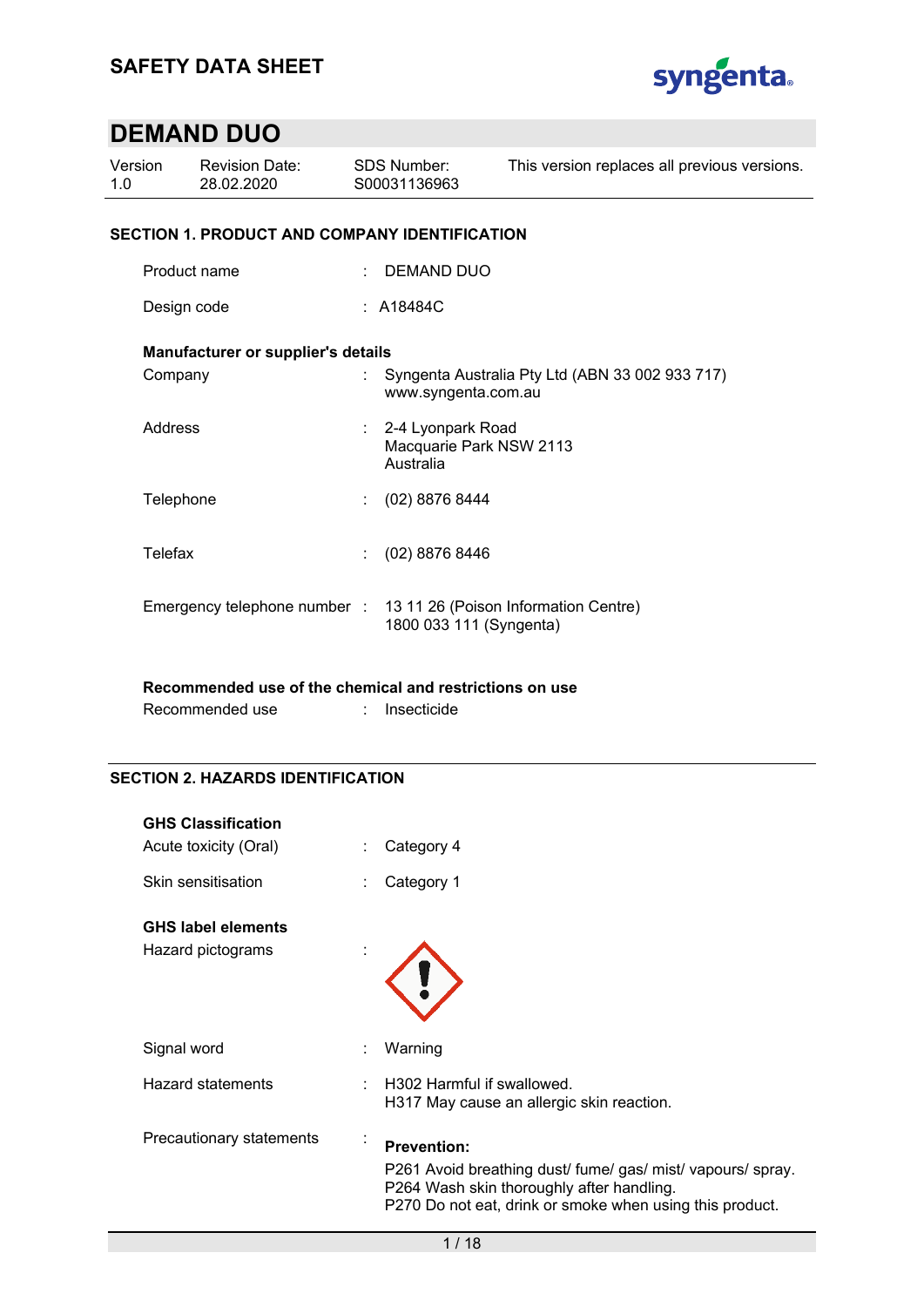

| S00031136963<br>28.02.2020<br>-1.0 | Version | <b>Revision Date:</b> | SDS Number: | This version replaces all previous versions. |  |
|------------------------------------|---------|-----------------------|-------------|----------------------------------------------|--|
|------------------------------------|---------|-----------------------|-------------|----------------------------------------------|--|

P272 Contaminated work clothing should not be allowed out of the workplace. P280 Wear protective gloves.

#### **Response:**

P301 + P312 + P330 IF SWALLOWED: Call a POISON CENTER or doctor/ physician if you feel unwell. Rinse mouth. P302 + P352 IF ON SKIN: Wash with plenty of soap and water. P333 + P313 If skin irritation or rash occurs: Get medical advice/ attention.

P363 Wash contaminated clothing before reuse.

#### **Disposal:**

P501 Dispose of contents/ container to an approved waste disposal plant.

### **Other hazards which do not result in classification**

None known.

#### **SECTION 3. COMPOSITION/INFORMATION ON INGREDIENTS**

#### **Components**

| Chemical name                                 | CAS-No.       | Concentration (% w/w) |
|-----------------------------------------------|---------------|-----------------------|
| thiamethoxam (ISO)                            | 153719-23-4   | $>= 10 - 30$          |
| propane-1,2,3-triol                           | $56 - 81 - 5$ | ~< 10                 |
| propane-1,2-diol                              | $57 - 55 - 6$ | < 10                  |
| lambda-cyhalothrin (ISO)                      | 91465-08-6    | < 10                  |
| Solvent naphtha (petroleum), light arom.; Low | 64742-95-6    | < 10                  |
| boiling point naphtha -unspecified            |               |                       |
| lignosulfonic acid, ethoxylated, sodium salts | 68611-14-3    | ~< 10                 |
| 1,2-benzisothiazol-3(2H)-one                  | 2634-33-5     | $>= 0.05 - 1$         |

### **SECTION 4. FIRST AID MEASURES**

| General advice          | : Have the product container, label or Safety Data Sheet with<br>you when calling the emergency number, a poison control<br>center or physician, or going for treatment.                                 |
|-------------------------|----------------------------------------------------------------------------------------------------------------------------------------------------------------------------------------------------------|
| If inhaled              | Move the victim to fresh air.<br>If breathing is irregular or stopped, administer artificial<br>respiration.<br>Keep patient warm and at rest.<br>Call a physician or poison control centre immediately. |
| In case of skin contact | : Take off all contaminated clothing immediately.<br>Wash off immediately with plenty of water.<br>If skin irritation persists, call a physician.<br>Wash contaminated clothing before re-use.           |
| In case of eye contact  | Rinse immediately with plenty of water, also under the eyelids,<br>for at least 15 minutes.<br>Remove contact lenses.                                                                                    |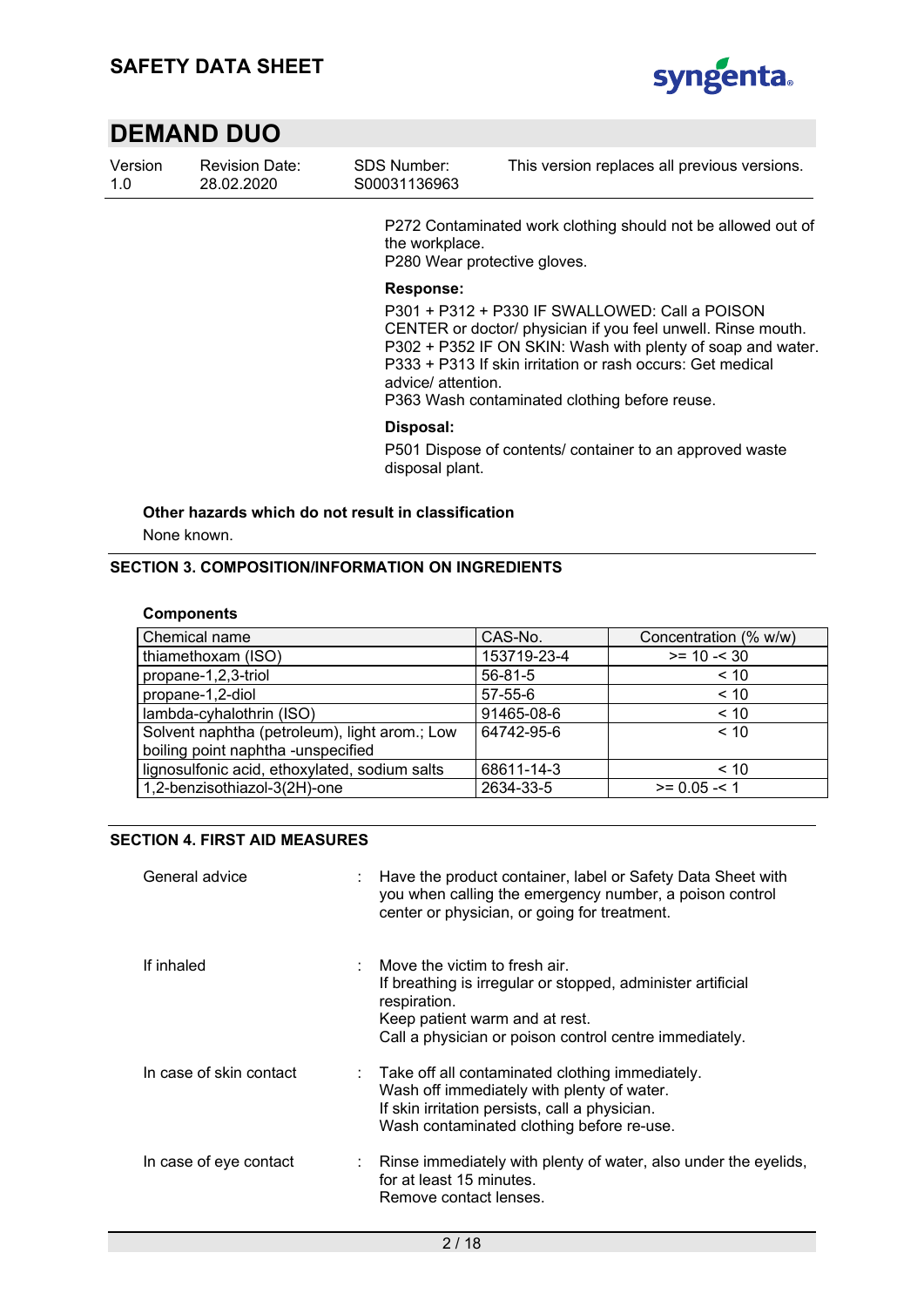

| Version<br>1.0                                                    | <b>Revision Date:</b><br>28.02.2020 |                             | SDS Number:<br>S00031136963                                                                                                                               | This version replaces all previous versions.                                                                                                                                  |  |  |  |
|-------------------------------------------------------------------|-------------------------------------|-----------------------------|-----------------------------------------------------------------------------------------------------------------------------------------------------------|-------------------------------------------------------------------------------------------------------------------------------------------------------------------------------|--|--|--|
| If swallowed                                                      |                                     |                             | Immediate medical attention is required.<br>If swallowed, seek medical advice immediately and show this<br>container or label.<br>Do NOT induce vomiting. |                                                                                                                                                                               |  |  |  |
| Most important symptoms<br>and effects, both acute and<br>delayed |                                     | $\mathcal{L}_{\mathcal{A}}$ |                                                                                                                                                           | Aspiration may cause pulmonary oedema and pneumonitis.<br>Skin contact paresthesia effects (itching, tingling, burning or<br>numbness) are transient, lasting up to 24 hours. |  |  |  |
|                                                                   | Notes to physician                  |                             | aromatic solvents.<br>Treat symptomatically.                                                                                                              | Do not induce vomiting: contains petroleum distillates and/or                                                                                                                 |  |  |  |

### **SECTION 5. FIREFIGHTING MEASURES**

| Suitable extinguishing media                       | $\sim$ 10 | Extinguishing media - small fires<br>Use water spray, alcohol-resistant foam, dry chemical or<br>carbon dioxide.<br>Extinguishing media - large fires<br>Alcohol-resistant foam                                                                                                        |
|----------------------------------------------------|-----------|----------------------------------------------------------------------------------------------------------------------------------------------------------------------------------------------------------------------------------------------------------------------------------------|
| Unsuitable extinguishing<br>media                  |           | : Do not use a solid water stream as it may scatter and spread<br>fire.                                                                                                                                                                                                                |
| Specific hazards during<br>firefighting            |           | As the product contains combustible organic components, fire<br>will produce dense black smoke containing hazardous<br>products of combustion (see section 10).<br>Exposure to decomposition products may be a hazard to<br>health.<br>Flash back possible over considerable distance. |
| Specific extinguishing<br>methods                  |           | Do not allow run-off from fire fighting to enter drains or water<br>courses.<br>Cool closed containers exposed to fire with water spray.                                                                                                                                               |
| Special protective equipment :<br>for firefighters |           | Wear full protective clothing and self-contained breathing<br>apparatus.                                                                                                                                                                                                               |
| Hazchem Code                                       |           | : 3Z                                                                                                                                                                                                                                                                                   |

#### **SECTION 6. ACCIDENTAL RELEASE MEASURES**

| Personal precautions,<br>protective equipment and<br>emergency procedures | $\therefore$ Refer to protective measures listed in sections 7 and 8.                                                                                                                                            |
|---------------------------------------------------------------------------|------------------------------------------------------------------------------------------------------------------------------------------------------------------------------------------------------------------|
| Environmental precautions                                                 | : Prevent further leakage or spillage if safe to do so.<br>Do not flush into surface water or sanitary sewer system.<br>If the product contaminates rivers and lakes or drains inform<br>respective authorities. |
| Methods and materials for<br>containment and cleaning up                  | Contain spillage, and then collect with non-combustible<br>absorbent material, (e.g. sand, earth, diatomaceous earth,<br>vermiculite) and place in container for disposal according to                           |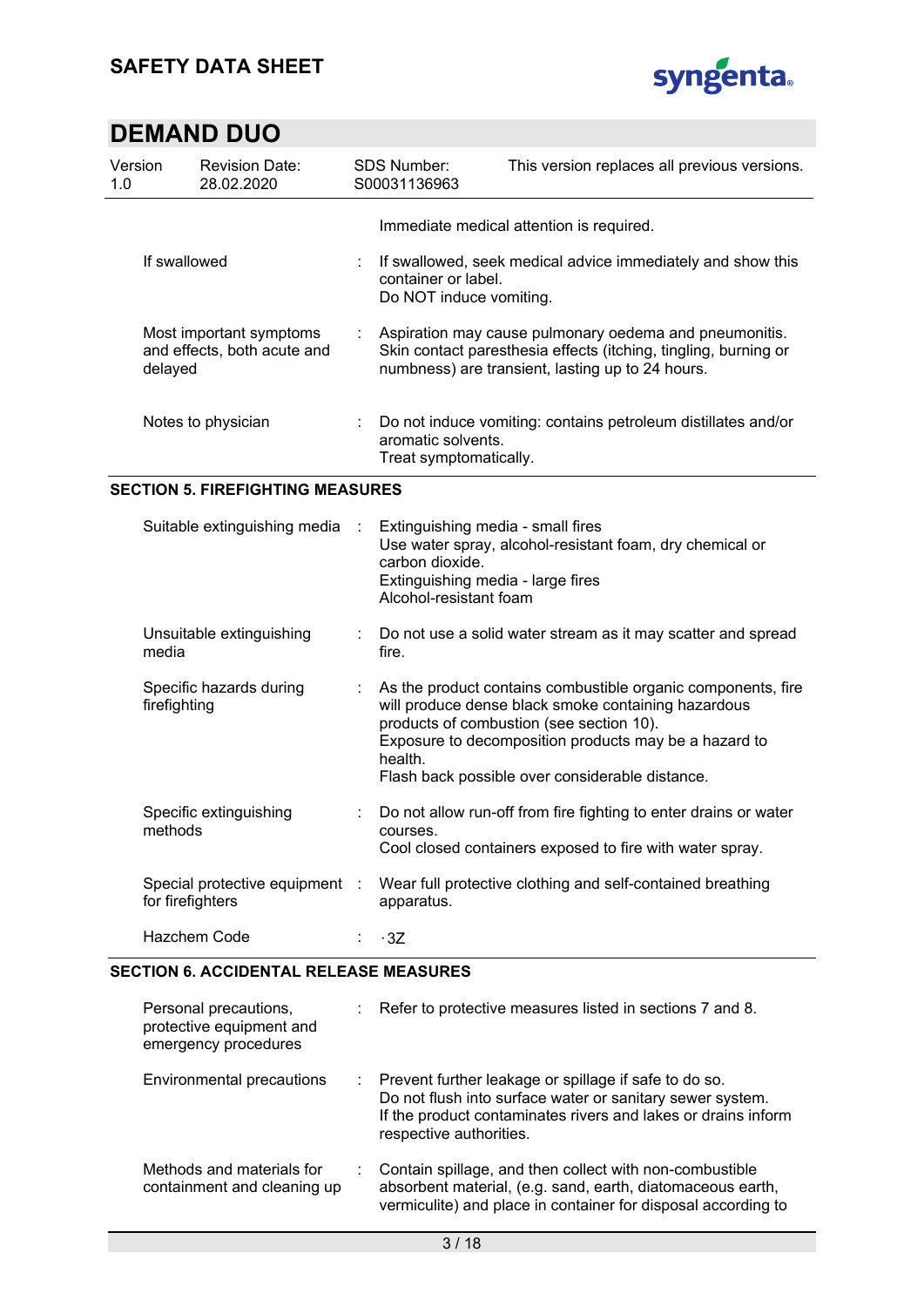

| Version<br>1.0                         | <b>Revision Date:</b><br>28.02.2020 |   | SDS Number:<br>S00031136963                             | This version replaces all previous versions.                                                                                                                                         |  |  |  |
|----------------------------------------|-------------------------------------|---|---------------------------------------------------------|--------------------------------------------------------------------------------------------------------------------------------------------------------------------------------------|--|--|--|
|                                        |                                     |   |                                                         | local / national regulations (see section 13).<br>Clean contaminated surface thoroughly.<br>Clean with detergents. Avoid solvents.<br>Retain and dispose of contaminated wash water. |  |  |  |
| <b>SECTION 7. HANDLING AND STORAGE</b> |                                     |   |                                                         |                                                                                                                                                                                      |  |  |  |
|                                        | Advice on safe handling             |   | Avoid contact with skin and eyes.                       | No special protective measures against fire required.<br>When using do not eat, drink or smoke.<br>For personal protection see section 8.                                            |  |  |  |
|                                        | Conditions for safe storage         | ÷ | ventilated place.<br>Keep out of the reach of children. | No special storage conditions required.<br>Keep containers tightly closed in a dry, cool and well-<br>Keep away from food, drink and animal feedingstuffs.                           |  |  |  |

### **SECTION 8. EXPOSURE CONTROLS/PERSONAL PROTECTION**

#### **Components with workplace control parameters**

| Components                                                                             | CAS-No.       | Value type<br>(Form of<br>exposure)             | Control<br>parameters /<br>Permissible<br>concentration             | <b>Basis</b> |
|----------------------------------------------------------------------------------------|---------------|-------------------------------------------------|---------------------------------------------------------------------|--------------|
| thiamethoxam (ISO)                                                                     | 153719-23-4   | TWA                                             | $3$ mg/m $3$                                                        | Syngenta     |
| propane-1,2,3-triol                                                                    | $56 - 81 - 5$ | TWA (Mist)                                      | 10 $mg/m3$                                                          | AU OEL       |
|                                                                                        |               | asbestos and < 1% crystalline silica            | Further information: This value is for inhalable dust containing no |              |
| propane-1,2-diol                                                                       | 57-55-6       | <b>TWA</b><br>(particulate)                     | $10$ mg/m $3$                                                       | AU OEL       |
|                                                                                        |               | <b>TWA (Total</b><br>(vapour and<br>particles)) | 150 ppm<br>474 mg/m3                                                | AU OEL       |
| lambda-cyhalothrin (ISO)                                                               | 91465-08-6    | <b>TWA</b>                                      | $0.04$ mg/m $3$<br>(Skin)                                           | Syngenta     |
| Solvent naphtha (petroleum),<br>light arom.; Low boiling point<br>naphtha -unspecified | 64742-95-6    | <b>TWA</b>                                      | 19 ppm<br>100 mg/m3                                                 | Supplier     |

**Engineering measures** : THE FOLLOWING RECOMMENDATIONS FOR EXPOSURE CONTROLS/PERSONAL PROTECTION ARE INTENDED FOR THE MANUFACTURE, FORMULATION AND PACKAGING OF THE PRODUCT. FOR COMMERCIAL APPLICATIONS AND/OR ON-FARM APPLICATIONS CONSULT THE PRODUCT LABEL.

> Containment and/or segregation is the most reliable technical protection measure if exposure cannot be eliminated.

The extent of these protection measures depends on the actual risks in use.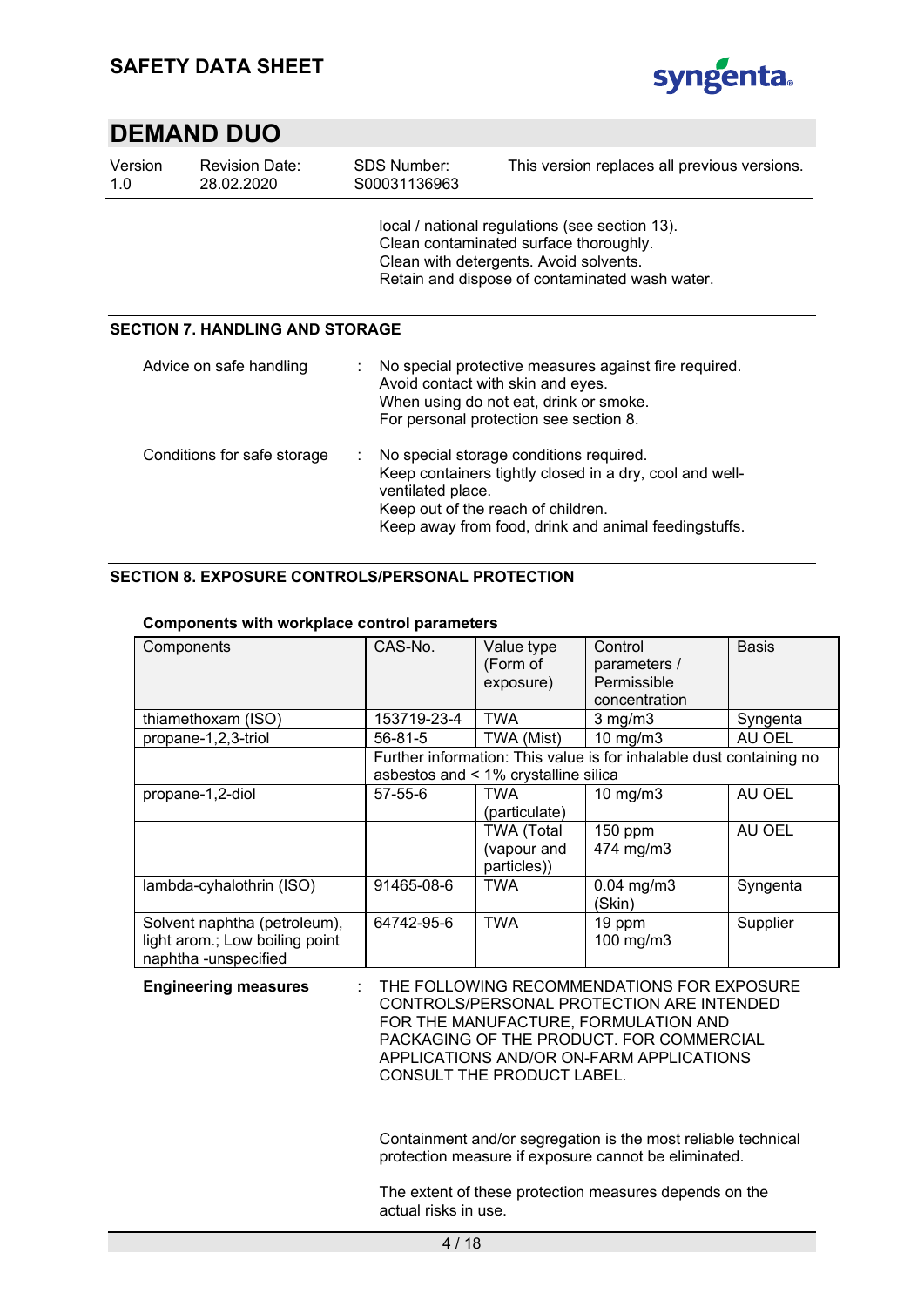

| Version<br>1.0 | <b>Revision Date:</b><br>28.02.2020               |   | <b>SDS Number:</b><br>S00031136963                                      | This version replaces all previous versions.                                                                                                                                                                                                                                                                                                                                                                                                                                                                                                                                                                                                                                                                                                                       |
|----------------|---------------------------------------------------|---|-------------------------------------------------------------------------|--------------------------------------------------------------------------------------------------------------------------------------------------------------------------------------------------------------------------------------------------------------------------------------------------------------------------------------------------------------------------------------------------------------------------------------------------------------------------------------------------------------------------------------------------------------------------------------------------------------------------------------------------------------------------------------------------------------------------------------------------------------------|
|                |                                                   |   | standards.<br>advice.                                                   | Maintain air concentrations below occupational exposure<br>Where necessary, seek additional occupational hygiene                                                                                                                                                                                                                                                                                                                                                                                                                                                                                                                                                                                                                                                   |
|                | Personal protective equipment                     |   |                                                                         |                                                                                                                                                                                                                                                                                                                                                                                                                                                                                                                                                                                                                                                                                                                                                                    |
|                | Respiratory protection                            |   | required.                                                               | No personal respiratory protective equipment normally<br>When workers are facing concentrations above the exposure<br>limit they must use appropriate certified respirators.                                                                                                                                                                                                                                                                                                                                                                                                                                                                                                                                                                                       |
|                | Hand protection                                   |   |                                                                         |                                                                                                                                                                                                                                                                                                                                                                                                                                                                                                                                                                                                                                                                                                                                                                    |
|                | Material<br>Break through time<br>Glove thickness | ÷ | Nitrile rubber<br>> 480 min<br>$0.5$ mm                                 |                                                                                                                                                                                                                                                                                                                                                                                                                                                                                                                                                                                                                                                                                                                                                                    |
|                | Remarks                                           |   | breakthrough.                                                           | Wear protective gloves. The choice of an appropriate glove<br>does not only depend on its material but also on other quality<br>features and is different from one producer to the other.<br>Please observe the instructions regarding permeability and<br>breakthrough time which are provided by the supplier of the<br>gloves. Also take into consideration the specific local<br>conditions under which the product is used, such as the<br>danger of cuts, abrasion, and the contact time. The break<br>through time depends amongst other things on the material,<br>the thickness and the type of glove and therefore has to be<br>measured for each case. Gloves should be discarded and<br>replaced if there is any indication of degradation or chemical |
|                | Eye protection                                    |   |                                                                         | No special protective equipment required.                                                                                                                                                                                                                                                                                                                                                                                                                                                                                                                                                                                                                                                                                                                          |
|                | Skin and body protection                          |   | the specific work-place.<br>Wear as appropriate:<br>Impervious clothing | Choose body protection in relation to its type, to the<br>concentration and amount of dangerous substances, and to<br>Remove and wash contaminated clothing before re-use.                                                                                                                                                                                                                                                                                                                                                                                                                                                                                                                                                                                         |
|                | Protective measures                               |   |                                                                         | The use of technical measures should always have priority<br>over the use of personal protective equipment.<br>When selecting personal protective equipment, seek<br>appropriate professional advice.                                                                                                                                                                                                                                                                                                                                                                                                                                                                                                                                                              |
|                |                                                   |   | national standards                                                      | Personal protective equipment should comply with relevant                                                                                                                                                                                                                                                                                                                                                                                                                                                                                                                                                                                                                                                                                                          |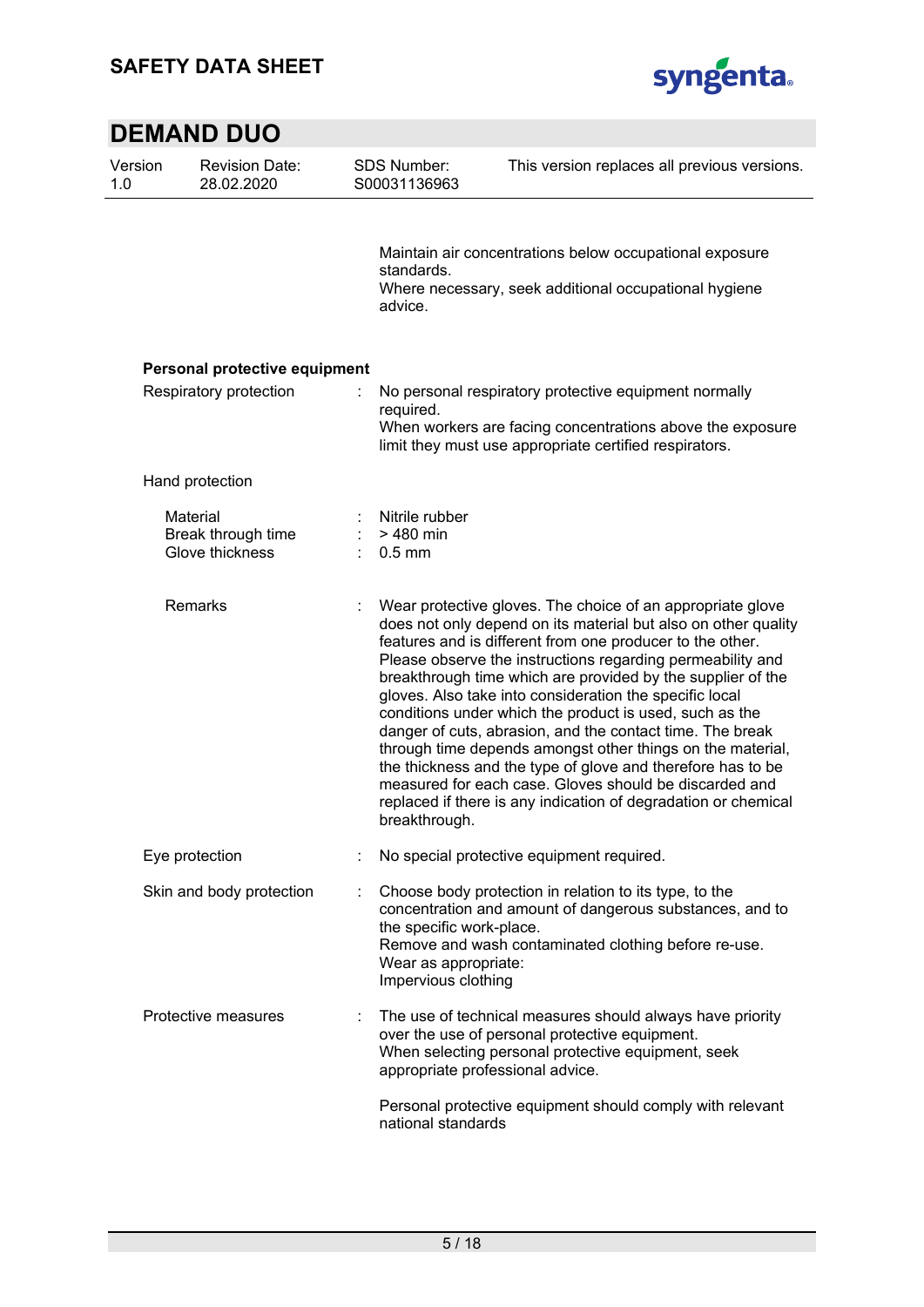

| Version<br>1.0 |                 | <b>Revision Date:</b><br>28.02.2020                   | SDS Number:<br>S00031136963 |                                         | This version replaces all previous versions.             |
|----------------|-----------------|-------------------------------------------------------|-----------------------------|-----------------------------------------|----------------------------------------------------------|
|                |                 | <b>SECTION 9. PHYSICAL AND CHEMICAL PROPERTIES</b>    |                             |                                         |                                                          |
|                | Appearance      |                                                       | ÷                           | liquid                                  |                                                          |
|                | Colour          |                                                       |                             | beige brown                             |                                                          |
|                | Odour           |                                                       |                             | aromatic, strong                        |                                                          |
|                |                 | Odour Threshold                                       |                             | No data available                       |                                                          |
|                | pH              |                                                       |                             | 6.3 (20 $°C$ )<br>Concentration: 10 g/l |                                                          |
|                |                 | Melting point/range                                   |                             | No data available                       |                                                          |
|                |                 | Boiling point/boiling range                           |                             | No data available                       |                                                          |
|                | Flash point     |                                                       |                             | does not flash                          | Method: Pensky-Martens closed cup                        |
|                |                 | Evaporation rate                                      |                             | No data available                       |                                                          |
|                |                 | Flammability (solid, gas)                             | ÷                           | No data available                       |                                                          |
|                |                 | Upper explosion limit / Upper<br>flammability limit   | ÷                           | No data available                       |                                                          |
|                |                 | Lower explosion limit / Lower :<br>flammability limit |                             | No data available                       |                                                          |
|                |                 | Vapour pressure                                       |                             | No data available                       |                                                          |
|                |                 | Relative vapour density                               | ÷                           | No data available                       |                                                          |
|                | Density         |                                                       | t                           | 1.0775 g/ml (25 °C)                     |                                                          |
|                | Solubility(ies) | Solubility in other solvents                          | $\sim$ 1.                   | No data available                       |                                                          |
|                | octanol/water   | Partition coefficient: n-                             |                             | No data available                       |                                                          |
|                |                 | Auto-ignition temperature                             | ÷                           | 450 °C                                  |                                                          |
|                |                 | Decomposition temperature                             |                             | No data available                       |                                                          |
|                | Viscosity       | Viscosity, dynamic                                    |                             | 599 mPa.s (20 °C)                       |                                                          |
|                |                 | <b>Explosive properties</b>                           |                             | Not explosive                           |                                                          |
|                |                 | Oxidizing properties                                  | ÷.                          |                                         | The substance or mixture is not classified as oxidizing. |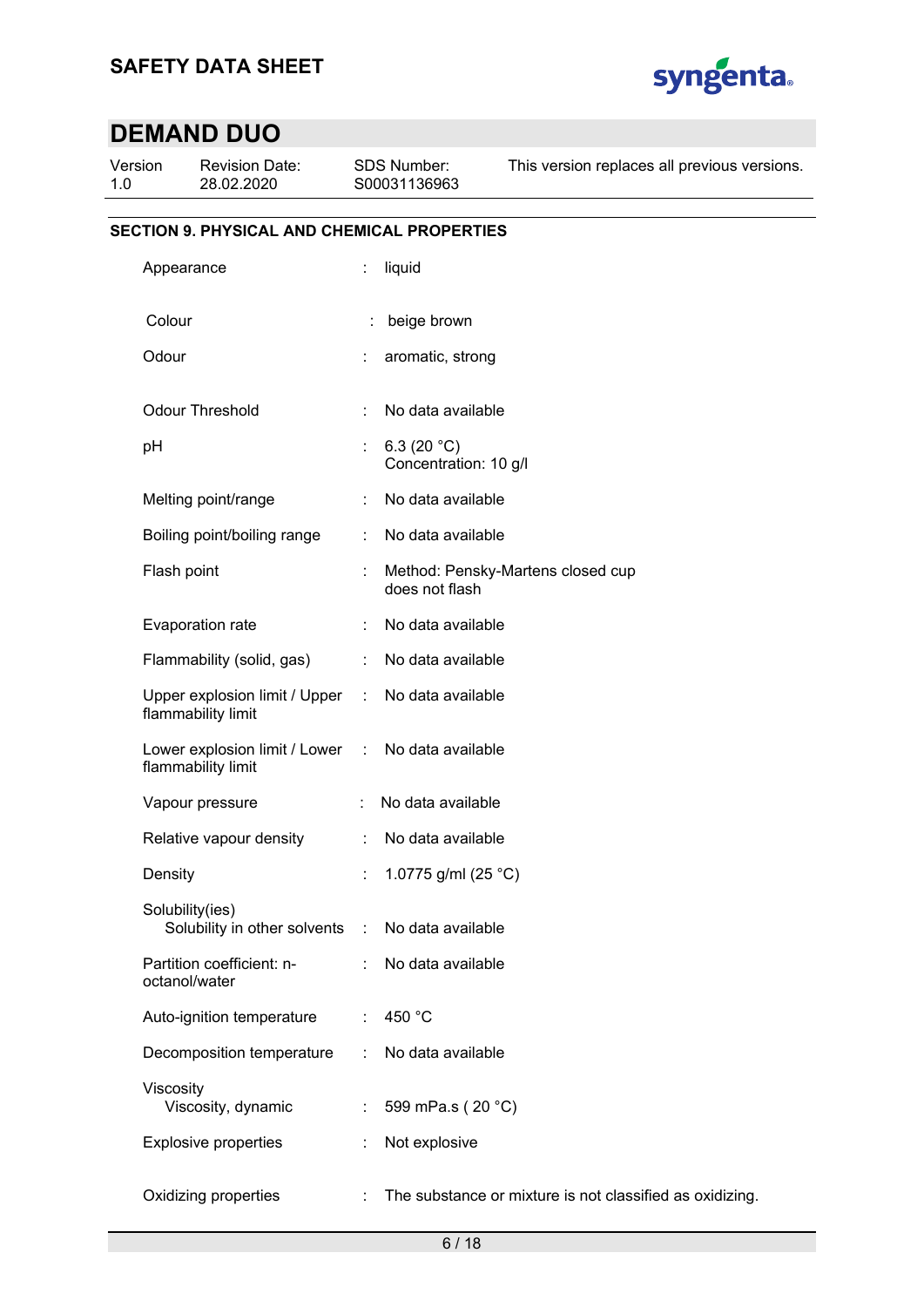

| Version |  |
|---------|--|
| 1.0     |  |

Revision Date: 28.02.2020

This version replaces all previous versions.

### **SECTION 10. STABILITY AND REACTIVITY**

| Reactivity                            | None reasonably foreseeable.                                |
|---------------------------------------|-------------------------------------------------------------|
| Chemical stability                    | Stable under normal conditions.                             |
| Possibility of hazardous<br>reactions | No dangerous reaction known under conditions of normal use. |
| Conditions to avoid                   | No decomposition if used as directed.                       |
| Incompatible materials                | None known.                                                 |
| Hazardous decomposition<br>products   | No hazardous decomposition products are known.              |

### **SECTION 11. TOXICOLOGICAL INFORMATION**

| <b>Exposure routes</b>                           | Ingestion<br>Inhalation<br>Skin contact<br>Eye contact                                                                                                                                                                                                                |  |  |
|--------------------------------------------------|-----------------------------------------------------------------------------------------------------------------------------------------------------------------------------------------------------------------------------------------------------------------------|--|--|
| <b>Acute toxicity</b>                            |                                                                                                                                                                                                                                                                       |  |  |
| <b>Product:</b>                                  |                                                                                                                                                                                                                                                                       |  |  |
| Acute oral toxicity<br>$\mathbb{R}^{\mathbb{Z}}$ | LD50 (Rat): 1,750 mg/kg<br>Remarks: The toxicological data has been taken from<br>products of similar composition.                                                                                                                                                    |  |  |
| Acute inhalation toxicity                        | LC50 (Rat, male and female): $> 2.52$ mg/l<br>Exposure time: 4 h<br>Test atmosphere: dust/mist<br>Assessment: The substance or mixture has no acute<br>inhalation toxicity<br>Remarks: The toxicological data has been taken from<br>products of similar composition. |  |  |
| Acute dermal toxicity                            | LD50 (Rat): > 5,000 mg/kg<br>Remarks: The toxicological data has been taken from<br>products of similar composition.                                                                                                                                                  |  |  |
| Components:                                      |                                                                                                                                                                                                                                                                       |  |  |
| thiamethoxam (ISO):<br>Acute oral toxicity<br>÷  | LD50 (Rat, male and female): 1,563 mg/kg                                                                                                                                                                                                                              |  |  |
| Acute inhalation toxicity                        | LC50 (Rat, male and female): > 3.72 mg/l<br>Exposure time: 4 h<br>Test atmosphere: dust/mist<br>Assessment: The substance or mixture has no acute<br>inhalation toxicity                                                                                              |  |  |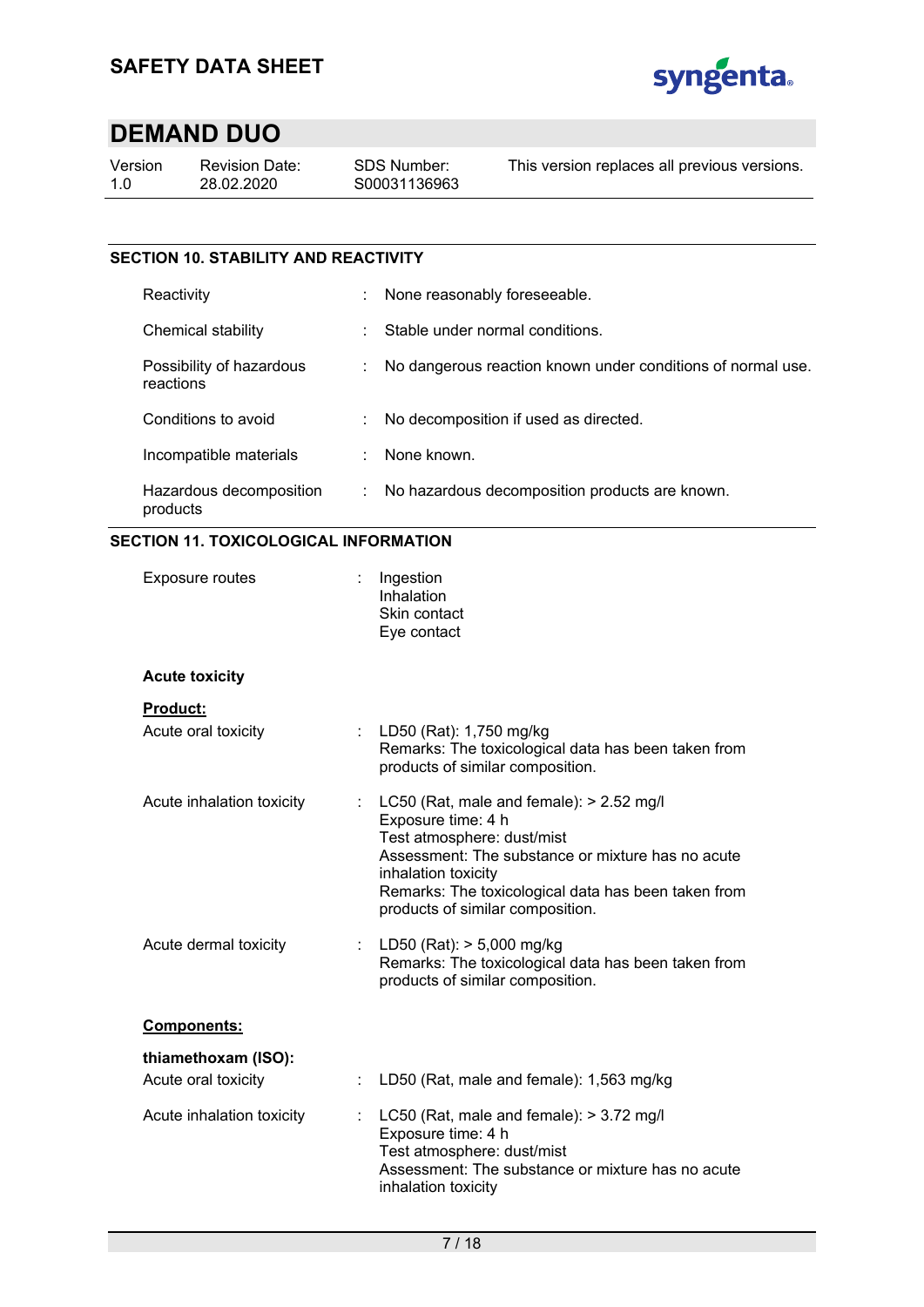

| Version<br>1.0    | <b>Revision Date:</b><br>28.02.2020            |                                                                                                        | <b>SDS Number:</b><br>S00031136963               | This version replaces all previous versions.                                                             |
|-------------------|------------------------------------------------|--------------------------------------------------------------------------------------------------------|--------------------------------------------------|----------------------------------------------------------------------------------------------------------|
|                   | Acute dermal toxicity                          |                                                                                                        | toxicity                                         | LD50 (Rat, male and female): $>$ 2,000 mg/kg<br>Assessment: The substance or mixture has no acute dermal |
|                   | lambda-cyhalothrin (ISO):                      |                                                                                                        |                                                  |                                                                                                          |
|                   | Acute oral toxicity                            | ÷                                                                                                      |                                                  | LD50 (Rat, female): 56 mg/kg                                                                             |
|                   |                                                |                                                                                                        | LD50 (Rat, male): 79 mg/kg                       |                                                                                                          |
|                   | Acute inhalation toxicity                      |                                                                                                        | Exposure time: 4 h<br>Test atmosphere: dust/mist | LC50 (Rat, male and female): 0.06 mg/l                                                                   |
|                   | Acute dermal toxicity                          | ÷                                                                                                      |                                                  | LD50 (Rat, female): 696 mg/kg                                                                            |
|                   |                                                |                                                                                                        |                                                  | LD50 (Rat, male): 632 mg/kg                                                                              |
|                   |                                                |                                                                                                        |                                                  | Solvent naphtha (petroleum), light arom.; Low boiling point naphtha -unspecified:                        |
|                   | Acute oral toxicity                            |                                                                                                        | : LD50 (Rat): 3,952 mg/kg                        |                                                                                                          |
|                   | 1,2-benzisothiazol-3(2H)-one:                  |                                                                                                        |                                                  |                                                                                                          |
|                   | Acute oral toxicity                            | $\ddot{\phantom{a}}$                                                                                   | LD50 (Rat): 1,020 mg/kg                          |                                                                                                          |
|                   | <b>Skin corrosion/irritation</b>               |                                                                                                        |                                                  |                                                                                                          |
| Product:          |                                                |                                                                                                        |                                                  |                                                                                                          |
| Species           |                                                |                                                                                                        | Rabbit                                           |                                                                                                          |
| Result<br>Remarks |                                                | Mild skin irritation<br>The toxicological data has been taken from products of similar<br>composition. |                                                  |                                                                                                          |
|                   | <b>Components:</b>                             |                                                                                                        |                                                  |                                                                                                          |
|                   | thiamethoxam (ISO):                            |                                                                                                        |                                                  |                                                                                                          |
| Species<br>Result |                                                |                                                                                                        | Rabbit<br>No skin irritation                     |                                                                                                          |
|                   | lambda-cyhalothrin (ISO):                      |                                                                                                        |                                                  |                                                                                                          |
| Species           |                                                |                                                                                                        | Rabbit                                           |                                                                                                          |
| Result            |                                                |                                                                                                        | No skin irritation                               |                                                                                                          |
| Remarks           |                                                |                                                                                                        |                                                  | May cause temporary itching, tingling, burning or numbness of<br>exposed skin, called paresthesia.       |
|                   | lignosulfonic acid, ethoxylated, sodium salts: |                                                                                                        |                                                  |                                                                                                          |
| Result            |                                                |                                                                                                        | Irritating to skin.                              |                                                                                                          |
|                   | 1,2-benzisothiazol-3(2H)-one:                  |                                                                                                        |                                                  |                                                                                                          |
| Result            |                                                |                                                                                                        | Irritating to skin.                              |                                                                                                          |
|                   |                                                |                                                                                                        |                                                  |                                                                                                          |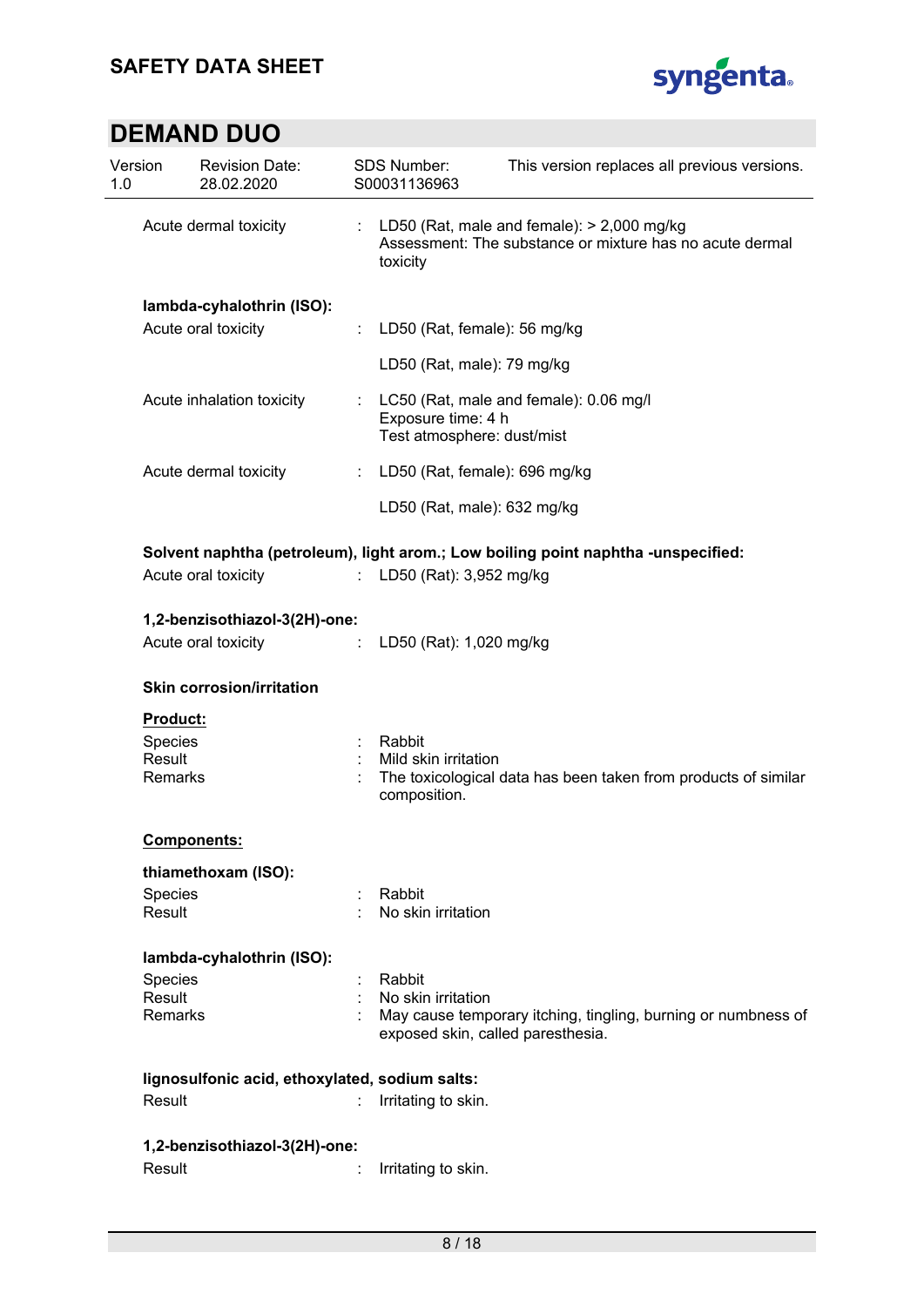

| Version<br>1.0                                         | <b>Revision Date:</b><br>28.02.2020            | SDS Number:<br>S00031136963                 | This version replaces all previous versions.                                                                                                          |  |  |  |  |  |
|--------------------------------------------------------|------------------------------------------------|---------------------------------------------|-------------------------------------------------------------------------------------------------------------------------------------------------------|--|--|--|--|--|
|                                                        | Serious eye damage/eye irritation              |                                             |                                                                                                                                                       |  |  |  |  |  |
| Product:<br>Species<br>Result<br>Remarks               |                                                | Rabbit<br>No eye irritation<br>composition. | The toxicological data has been taken from products of similar                                                                                        |  |  |  |  |  |
|                                                        | Components:                                    |                                             |                                                                                                                                                       |  |  |  |  |  |
|                                                        | thiamethoxam (ISO):                            |                                             |                                                                                                                                                       |  |  |  |  |  |
| Species<br>Result                                      |                                                | Rabbit<br>No eye irritation                 |                                                                                                                                                       |  |  |  |  |  |
|                                                        | lambda-cyhalothrin (ISO):                      |                                             |                                                                                                                                                       |  |  |  |  |  |
| Species<br>Result                                      |                                                | Rabbit<br>No eye irritation                 |                                                                                                                                                       |  |  |  |  |  |
|                                                        | lignosulfonic acid, ethoxylated, sodium salts: |                                             |                                                                                                                                                       |  |  |  |  |  |
| Result                                                 |                                                | Eye irritation                              |                                                                                                                                                       |  |  |  |  |  |
| Result                                                 | 1,2-benzisothiazol-3(2H)-one:                  |                                             | Risk of serious damage to eyes.                                                                                                                       |  |  |  |  |  |
|                                                        | Respiratory or skin sensitisation              |                                             |                                                                                                                                                       |  |  |  |  |  |
| Product:<br>Species<br><b>Result</b><br><b>Remarks</b> | <b>Test Type</b>                               | <b>Buehler Test</b><br>Guinea pig<br>Humans | Did not cause sensitisation on laboratory animals.<br>Based on data from similar materials<br>Probability or evidence of skin sensitisation in humans |  |  |  |  |  |
|                                                        | Components:                                    |                                             |                                                                                                                                                       |  |  |  |  |  |
|                                                        | thiamethoxam (ISO):                            |                                             |                                                                                                                                                       |  |  |  |  |  |
| Species<br>Result                                      |                                                | Guinea pig                                  | Does not cause skin sensitisation.                                                                                                                    |  |  |  |  |  |
|                                                        | lambda-cyhalothrin (ISO):                      |                                             |                                                                                                                                                       |  |  |  |  |  |
| Species<br>Result                                      | <b>Test Type</b>                               | <b>Maximisation Test</b><br>Guinea pig      | Does not cause skin sensitisation.                                                                                                                    |  |  |  |  |  |
|                                                        |                                                | Mouse                                       | Local lymph node assay (LLNA)<br>Does not cause skin sensitisation.                                                                                   |  |  |  |  |  |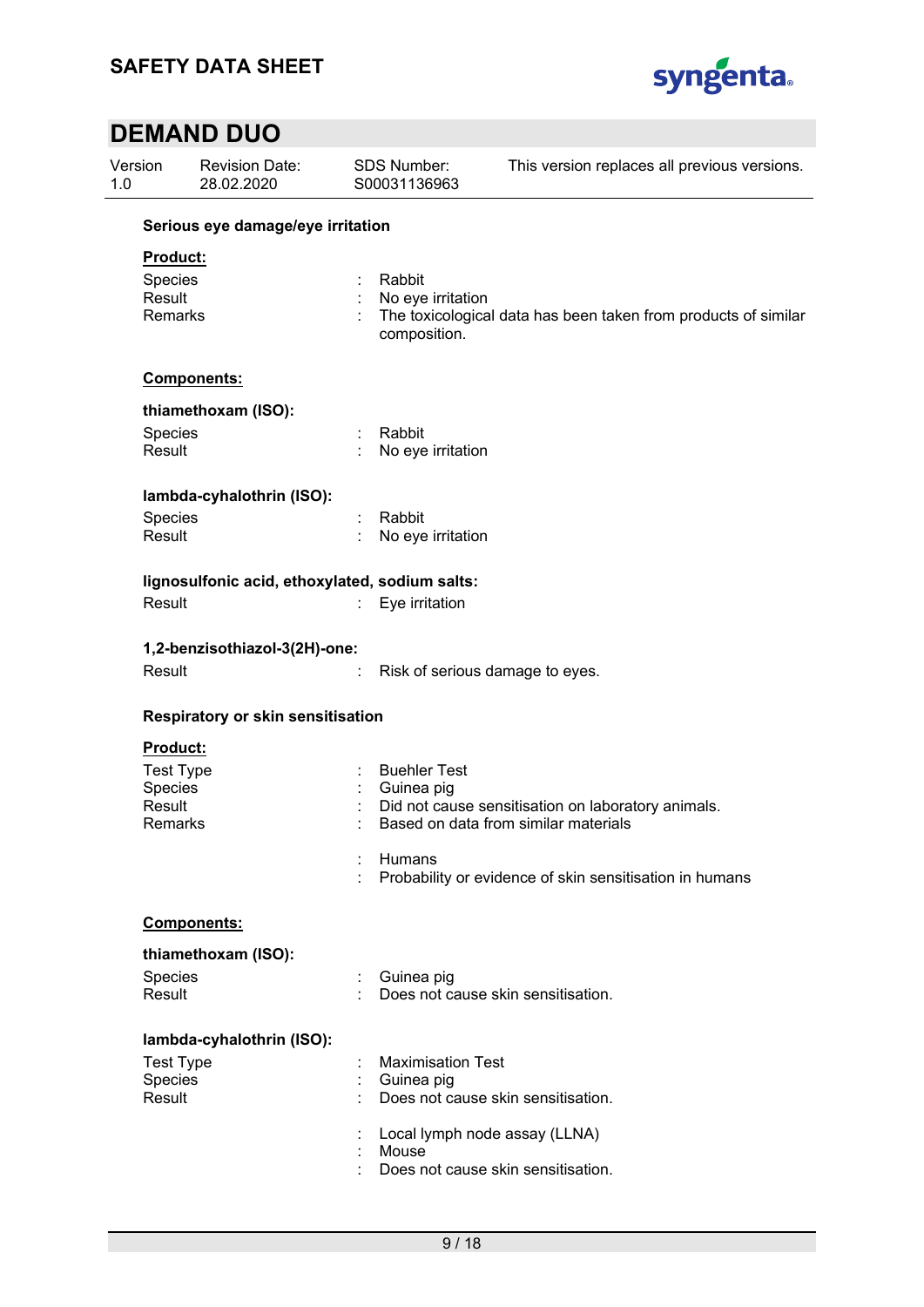

| Version<br>1.0 | <b>Revision Date:</b><br>28.02.2020                    |                              | <b>SDS Number:</b><br>S00031136963 | This version replaces all previous versions.                                                      |  |  |  |  |
|----------------|--------------------------------------------------------|------------------------------|------------------------------------|---------------------------------------------------------------------------------------------------|--|--|--|--|
|                | 1,2-benzisothiazol-3(2H)-one:                          |                              |                                    |                                                                                                   |  |  |  |  |
| Result         |                                                        |                              |                                    | Probability or evidence of skin sensitisation in humans                                           |  |  |  |  |
|                | <b>Chronic toxicity</b>                                |                              |                                    |                                                                                                   |  |  |  |  |
|                | <b>Germ cell mutagenicity</b>                          |                              |                                    |                                                                                                   |  |  |  |  |
|                | Components:                                            |                              |                                    |                                                                                                   |  |  |  |  |
|                | thiamethoxam (ISO):                                    |                              |                                    |                                                                                                   |  |  |  |  |
|                | Germ cell mutagenicity -<br>Assessment                 | ÷                            |                                    | Animal testing did not show any mutagenic effects.                                                |  |  |  |  |
|                | lambda-cyhalothrin (ISO):                              |                              |                                    |                                                                                                   |  |  |  |  |
|                | Germ cell mutagenicity -<br>Assessment                 | $\mathcal{L}_{\mathrm{max}}$ |                                    | Animal testing did not show any mutagenic effects.                                                |  |  |  |  |
|                | Carcinogenicity                                        |                              |                                    |                                                                                                   |  |  |  |  |
|                | <b>Components:</b>                                     |                              |                                    |                                                                                                   |  |  |  |  |
|                | thiamethoxam (ISO):<br>Carcinogenicity -<br>Assessment |                              |                                    | Liver tumours noted in mice that are not relevant to humans.                                      |  |  |  |  |
|                | lambda-cyhalothrin (ISO):                              |                              |                                    |                                                                                                   |  |  |  |  |
|                | Carcinogenicity -<br>Assessment                        |                              | carcinogen                         | Weight of evidence does not support classification as a                                           |  |  |  |  |
|                | <b>Reproductive toxicity</b>                           |                              |                                    |                                                                                                   |  |  |  |  |
|                | Components:                                            |                              |                                    |                                                                                                   |  |  |  |  |
|                | thiamethoxam (ISO):                                    |                              |                                    |                                                                                                   |  |  |  |  |
|                | Reproductive toxicity -<br>Assessment                  |                              | No toxicity to reproduction        |                                                                                                   |  |  |  |  |
|                | lambda-cyhalothrin (ISO):                              |                              |                                    |                                                                                                   |  |  |  |  |
|                | Reproductive toxicity -<br>Assessment                  |                              | reproductive toxicity              | Weight of evidence does not support classification for                                            |  |  |  |  |
|                | <b>STOT - single exposure</b>                          |                              |                                    |                                                                                                   |  |  |  |  |
|                | Components:                                            |                              |                                    |                                                                                                   |  |  |  |  |
|                | lambda-cyhalothrin (ISO):                              |                              |                                    |                                                                                                   |  |  |  |  |
|                | Assessment                                             |                              |                                    | The substance or mixture is not classified as specific target<br>organ toxicant, single exposure. |  |  |  |  |
|                |                                                        |                              |                                    | Solvent naphtha (petroleum), light arom.; Low boiling point naphtha -unspecified:                 |  |  |  |  |
|                | Assessment                                             | ÷.                           |                                    | The substance or mixture is classified as specific target organ                                   |  |  |  |  |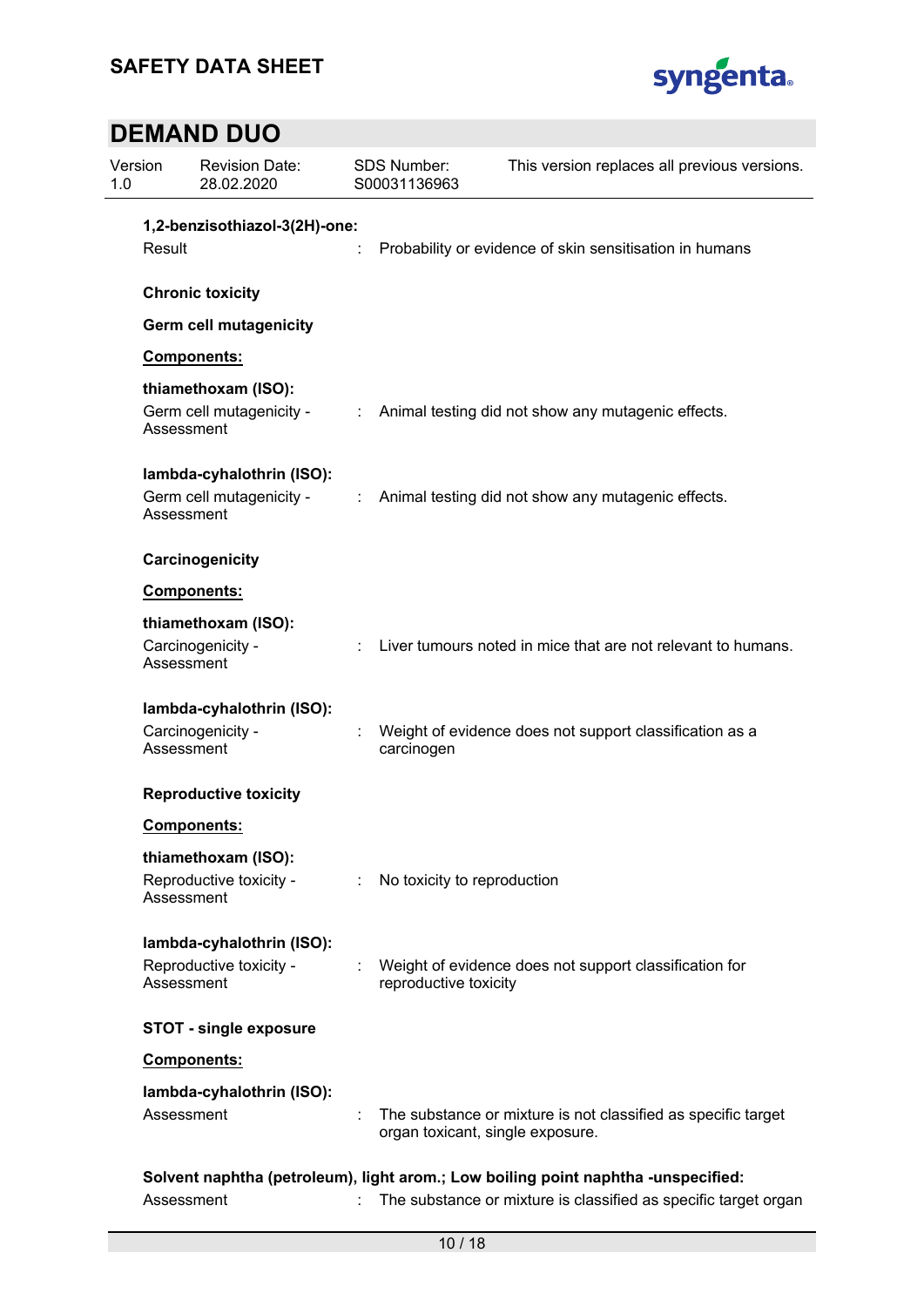

| Version<br>1.0 | <b>Revision Date:</b><br>28.02.2020            | <b>SDS Number:</b><br>S00031136963 | This version replaces all previous versions.                                                                                                                                                    |
|----------------|------------------------------------------------|------------------------------------|-------------------------------------------------------------------------------------------------------------------------------------------------------------------------------------------------|
|                |                                                | irritation.                        | toxicant, single exposure, category 3 with respiratory tract<br>The substance or mixture is classified as specific target organ<br>toxicant, single exposure, category 3 with narcotic effects. |
|                | lignosulfonic acid, ethoxylated, sodium salts: |                                    |                                                                                                                                                                                                 |
|                | Assessment                                     | irritation.                        | The substance or mixture is classified as specific target organ<br>toxicant, single exposure, category 3 with respiratory tract                                                                 |
|                | <b>STOT - repeated exposure</b>                |                                    |                                                                                                                                                                                                 |
|                | <b>Components:</b>                             |                                    |                                                                                                                                                                                                 |
|                | lambda-cyhalothrin (ISO):                      |                                    |                                                                                                                                                                                                 |
|                | Assessment                                     |                                    | The substance or mixture is not classified as specific target<br>organ toxicant, repeated exposure.                                                                                             |
|                | <b>Repeated dose toxicity</b>                  |                                    |                                                                                                                                                                                                 |
|                | <b>Components:</b>                             |                                    |                                                                                                                                                                                                 |
|                | thiamethoxam (ISO):                            |                                    |                                                                                                                                                                                                 |
| Remarks        |                                                |                                    | Did not show neurotoxicity in animal experiments.                                                                                                                                               |
|                | <b>Aspiration toxicity</b>                     |                                    |                                                                                                                                                                                                 |
|                | <b>Components:</b>                             |                                    |                                                                                                                                                                                                 |
|                | May be fatal if swallowed and enters airways.  |                                    | Solvent naphtha (petroleum), light arom.; Low boiling point naphtha -unspecified:                                                                                                               |

### **SECTION 12. ECOLOGICAL INFORMATION**

#### **Ecotoxicity**

#### **Product:**

| Toxicity to fish                                       |      | LC50 (Cyprinus carpio (Carp)): 0.112 mg/l<br>Exposure time: 96 h                            |
|--------------------------------------------------------|------|---------------------------------------------------------------------------------------------|
| Toxicity to daphnia and other<br>aquatic invertebrates | - 11 | EC50 (Daphnia magna Straus): 0.110 mg/l<br>Exposure time: 48 h                              |
| Toxicity to algae/aquatic<br>plants                    |      | ErC50 (Pseudokirchneriella subcapitata (green algae)): > 100<br>ma/l<br>Exposure time: 96 h |
|                                                        |      | NOEC (Pseudokirchneriella subcapitata (green algae)): 100<br>mg/l<br>Exposure time: 96 h    |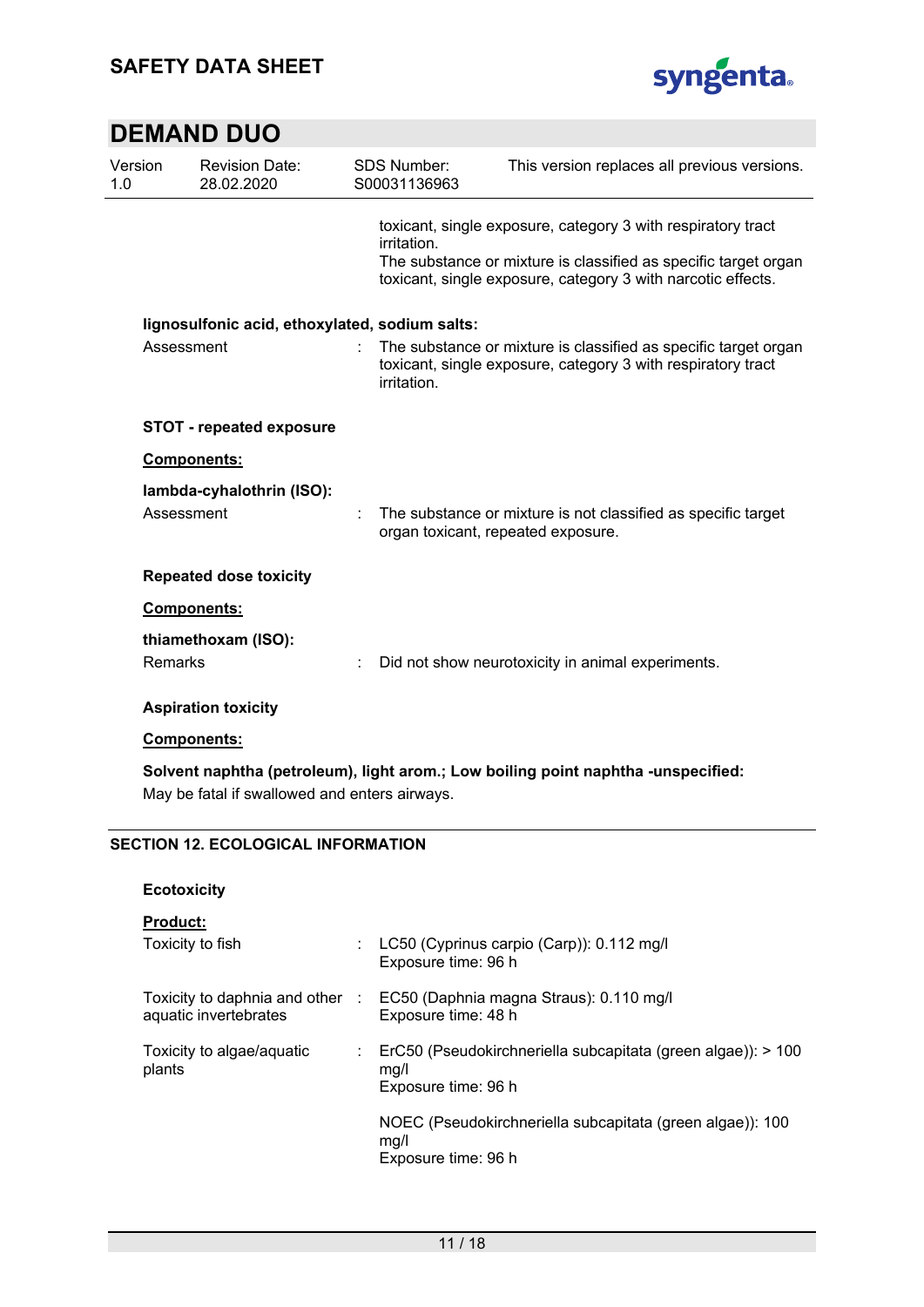

| Version<br>1.0 |                                        | <b>Revision Date:</b><br>28.02.2020                      |   | SDS Number:<br>S00031136963                           | This version replaces all previous versions.                                |
|----------------|----------------------------------------|----------------------------------------------------------|---|-------------------------------------------------------|-----------------------------------------------------------------------------|
|                |                                        | Components:                                              |   |                                                       |                                                                             |
|                |                                        | thiamethoxam (ISO):<br>Toxicity to fish                  |   | Exposure time: 96 h                                   | LC50 (Oncorhynchus mykiss (rainbow trout)): > 100 mg/l                      |
|                |                                        | Toxicity to daphnia and other :<br>aquatic invertebrates |   | Exposure time: 48 h                                   | EC50 (Daphnia magna (Water flea)): > 100 mg/l                               |
|                |                                        |                                                          |   | EC50 (Cloeon sp.): 0.014 mg/l<br>Exposure time: 48 h  |                                                                             |
|                |                                        |                                                          |   | Exposure time: 48 h                                   | EC50 (Chironomus riparius (harlequin fly)): 0.035 mg/l                      |
|                | Toxicity to algae/aquatic<br>plants    |                                                          |   | mg/l<br>Exposure time: 72 h                           | ErC50 (Pseudokirchneriella subcapitata (green algae)): > 81.8               |
|                |                                        |                                                          |   | mg/l<br>End point: Growth rate<br>Exposure time: 72 h | NOEC (Pseudokirchneriella subcapitata (green algae)): 81.8                  |
|                | toxicity)                              | M-Factor (Acute aquatic                                  |   | 10                                                    |                                                                             |
|                | Toxicity to fish (Chronic<br>toxicity) |                                                          |   | Exposure time: 28 d<br>Test Type: flow-through test   | NOEC (Oncorhynchus mykiss (rainbow trout)): > 100 mg/l                      |
|                |                                        |                                                          |   | Exposure time: 88 d<br>Test Type: Early-life Stage    | NOEC (Oncorhynchus mykiss (rainbow trout)): > 20 mg/l                       |
|                |                                        | aquatic invertebrates<br>(Chronic toxicity)              |   | Exposure time: 21 d                                   | Toxicity to daphnia and other : NOEC (Daphnia magna (Water flea)): 100 mg/l |
|                |                                        |                                                          |   | Exposure time: 30 d                                   | NOEC (Chironomus riparius (Midge larvae)): 0.01 mg/l                        |
|                | toxicity)                              | M-Factor (Chronic aquatic                                | ÷ | 10                                                    |                                                                             |
|                |                                        | Toxicity to microorganisms                               |   | Exposure time: 3 h                                    | EC50 (activated sludge): > 100 mg/l                                         |
|                |                                        | lambda-cyhalothrin (ISO):<br>Toxicity to fish            |   | Exposure time: 96 h                                   | LC50 (Leuciscus idus (Golden orfe)): 0.000078 mg/l                          |
|                |                                        |                                                          |   | Exposure time: 96 h                                   | LC50 (Ictalurus punctatus (channel catfish)): 0.00016 mg/l                  |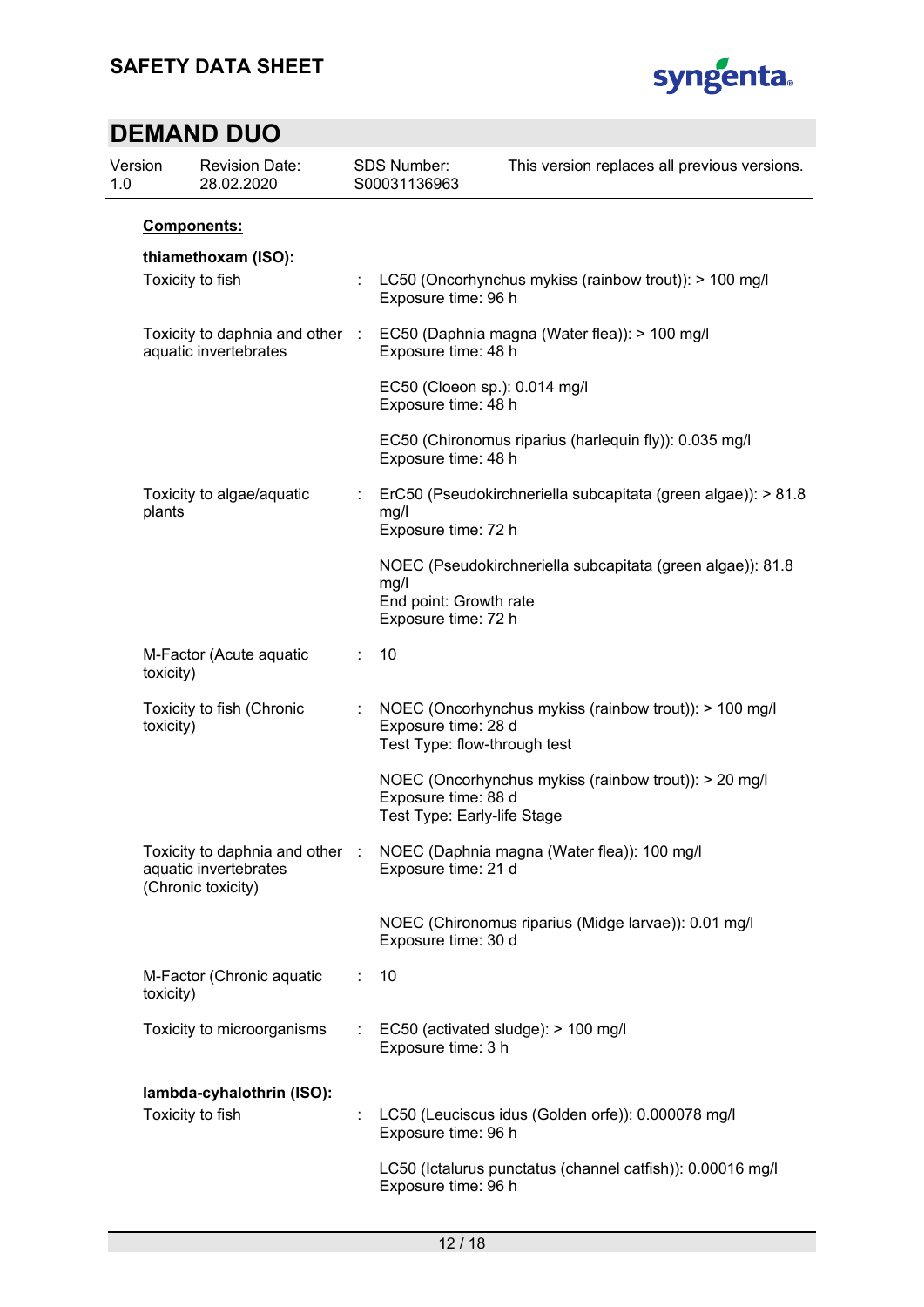

| Version<br>1.0 | <b>Revision Date:</b><br>28.02.2020                      |                | SDS Number:<br>S00031136963                                       | This version replaces all previous versions.                                                                                                                 |
|----------------|----------------------------------------------------------|----------------|-------------------------------------------------------------------|--------------------------------------------------------------------------------------------------------------------------------------------------------------|
|                | aquatic invertebrates                                    |                | Exposure time: 48 h                                               | Toxicity to daphnia and other : EC50 (Daphnia magna (Water flea)): 0.00036 mg/l                                                                              |
|                |                                                          |                | Exposure time: 48 h                                               | LC50 (Americamysis): 0.000007 mg/l                                                                                                                           |
|                |                                                          |                | Exposure time: 48 h                                               | EC50 (Hyalella azteca (Amphipod)): 0.000002 mg/l                                                                                                             |
| plants         | Toxicity to algae/aquatic                                | ÷              | mg/l<br>Exposure time: 96 h                                       | ErC50 (Pseudokirchneriella subcapitata (green algae)): > 0.31                                                                                                |
| toxicity)      | M-Factor (Acute aquatic                                  |                | 100,000                                                           |                                                                                                                                                              |
| toxicity)      | Toxicity to fish (Chronic                                |                | mg/l<br>Exposure time: 300 d                                      | NOEC (Pimephales promelas (fathead minnow)): 0.000031                                                                                                        |
|                | aquatic invertebrates<br>(Chronic toxicity)              |                | Exposure time: 21 d                                               | Toxicity to daphnia and other : NOEC (Daphnia magna (Water flea)): 0.000002 mg/l                                                                             |
|                |                                                          |                | Exposure time: 28 d                                               | NOEC (Americamysis): 0.00022 µg/l                                                                                                                            |
| toxicity)      | M-Factor (Chronic aquatic                                | $\mathbb{Z}^n$ | 100,000                                                           |                                                                                                                                                              |
|                | Toxicity to microorganisms                               |                | Exposure time: 3 h                                                | EC50 (activated sludge): > 100 mg/l                                                                                                                          |
|                |                                                          |                | Exposure time: 96 h                                               | Solvent naphtha (petroleum), light arom.; Low boiling point naphtha -unspecified:<br>Toxicity to fish : LL50 (Oncorhynchus mykiss (rainbow trout)): 9.2 mg/l |
|                | Toxicity to daphnia and other :<br>aquatic invertebrates |                | Exposure time: 48 h                                               | EL50 (Daphnia magna (Water flea)): 3.2 mg/l                                                                                                                  |
| plants         | Toxicity to algae/aquatic                                | ÷              | $2.9$ mg/l<br>Exposure time: 72 h<br>Test Type: Growth inhibition | ErC50 (Pseudokirchneriella subcapitata (green algae)): 2.6 -                                                                                                 |
|                |                                                          |                | Exposure time: 72 h                                               | NOEC (Pseudokirchneriella subcapitata (green algae)): 1 mg/l                                                                                                 |
| toxicity)      | Toxicity to fish (Chronic                                |                | Exposure time: 28 d                                               | NOEC (Oncorhynchus mykiss (rainbow trout)): 1.23 mg/l                                                                                                        |
|                | aquatic invertebrates<br>(Chronic toxicity)              |                | Exposure time: 28 d                                               | Toxicity to daphnia and other : NOEC (Daphnia magna (Water flea)): 2.14 mg/l                                                                                 |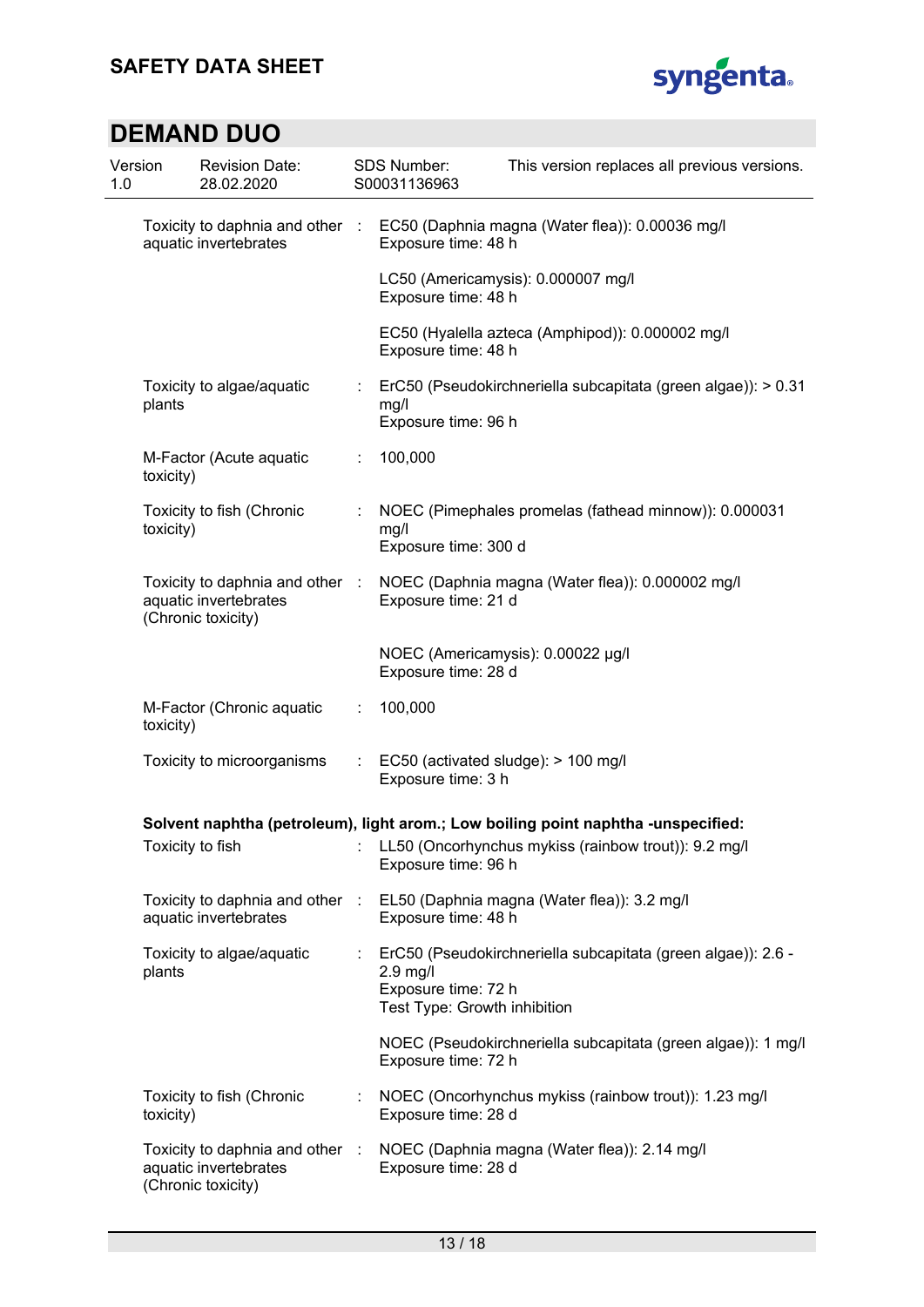

| Version<br>1.0 | <b>Revision Date:</b><br>28.02.2020                           |  | <b>SDS Number:</b><br>S00031136963                                       | This version replaces all previous versions.                                      |
|----------------|---------------------------------------------------------------|--|--------------------------------------------------------------------------|-----------------------------------------------------------------------------------|
|                | <b>Ecotoxicology Assessment</b><br>Chronic aquatic toxicity : |  |                                                                          | Toxic to aquatic life with long lasting effects.                                  |
|                | 1,2-benzisothiazol-3(2H)-one:                                 |  |                                                                          |                                                                                   |
|                | <b>Ecotoxicology Assessment</b><br>Acute aquatic toxicity     |  | : Very toxic to aquatic life.                                            |                                                                                   |
|                | <b>Persistence and degradability</b>                          |  |                                                                          |                                                                                   |
|                | Components:                                                   |  |                                                                          |                                                                                   |
|                | thiamethoxam (ISO):<br>Biodegradability                       |  | Result: Not readily biodegradable.                                       |                                                                                   |
|                | Stability in water                                            |  | Degradation half life: 11 d<br>Remarks: Product is not persistent.       |                                                                                   |
|                | lambda-cyhalothrin (ISO):<br>Biodegradability                 |  | Result: Not readily biodegradable.                                       |                                                                                   |
|                | Stability in water                                            |  | Degradation half life (DT50): 7 d<br>Remarks: Product is not persistent. |                                                                                   |
|                | Biodegradability<br><b>Bioaccumulative potential</b>          |  | Result: Readily biodegradable.                                           | Solvent naphtha (petroleum), light arom.; Low boiling point naphtha -unspecified: |
|                |                                                               |  |                                                                          |                                                                                   |
|                | <b>Components:</b>                                            |  |                                                                          |                                                                                   |
|                | thiamethoxam (ISO):<br>Bioaccumulation                        |  |                                                                          | Remarks: Low bioaccumulation potential.                                           |
|                | Partition coefficient: n-<br>octanol/water                    |  | log Pow: -0.13 (25 °C)                                                   |                                                                                   |
|                | lambda-cyhalothrin (ISO):<br>Bioaccumulation                  |  | Remarks: Bioaccumulates                                                  |                                                                                   |
|                | <b>Mobility in soil</b>                                       |  |                                                                          |                                                                                   |
|                | <b>Components:</b>                                            |  |                                                                          |                                                                                   |
|                | thiamethoxam (ISO):                                           |  |                                                                          |                                                                                   |
|                | Distribution among<br>environmental compartments              |  |                                                                          | Remarks: Moderately mobile in soils                                               |
|                | Stability in soil                                             |  | Dissipation time: 51 d<br>Remarks: Product is not persistent.            | Percentage dissipation: 50 % (DT50)                                               |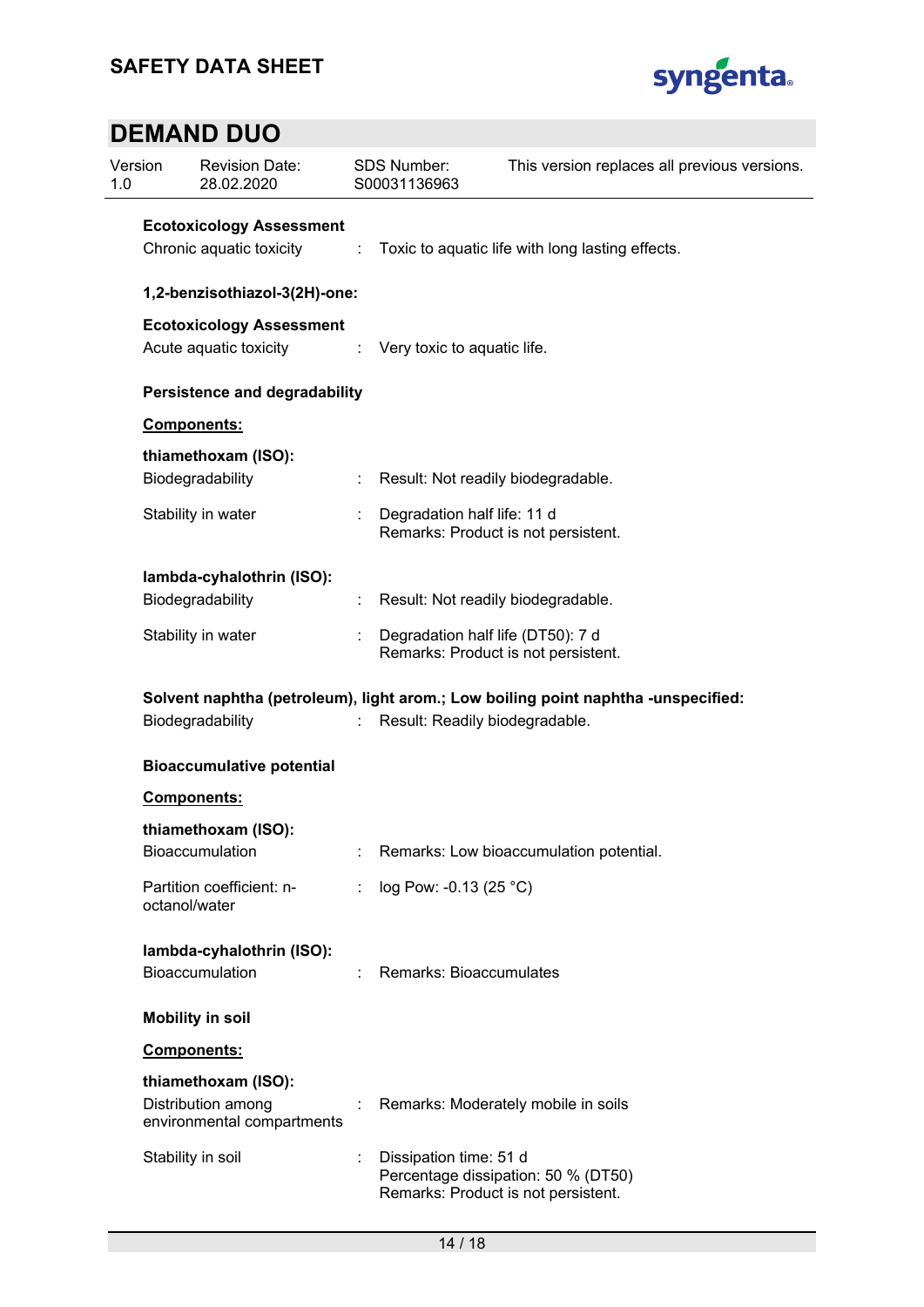

| Version<br>1.0 |                   | <b>Revision Date:</b><br>28.02.2020                                           | <b>SDS Number:</b><br>S00031136963                                                                   | This version replaces all previous versions.                                                                                                                                                                                                                   |
|----------------|-------------------|-------------------------------------------------------------------------------|------------------------------------------------------------------------------------------------------|----------------------------------------------------------------------------------------------------------------------------------------------------------------------------------------------------------------------------------------------------------------|
|                |                   | lambda-cyhalothrin (ISO):<br>Distribution among<br>environmental compartments | Remarks: immobile                                                                                    |                                                                                                                                                                                                                                                                |
|                | Stability in soil |                                                                               | Dissipation time: 56 d<br>Percentage dissipation: 50 % (DT50)<br>Remarks: Product is not persistent. |                                                                                                                                                                                                                                                                |
|                |                   | Other adverse effects                                                         |                                                                                                      |                                                                                                                                                                                                                                                                |
|                | Components:       |                                                                               |                                                                                                      |                                                                                                                                                                                                                                                                |
|                | assessment        | lambda-cyhalothrin (ISO):<br>Results of PBT and vPvB                          | $(vPvB)$ .                                                                                           | This substance is not considered to be persistent,<br>bioaccumulating and toxic (PBT). This substance is not<br>considered to be very persistent and very bioaccumulating                                                                                      |
|                | assessment        | Results of PBT and vPvB                                                       | $(vPvB)$ .                                                                                           | Solvent naphtha (petroleum), light arom.; Low boiling point naphtha -unspecified:<br>This substance is not considered to be persistent,<br>bioaccumulating and toxic (PBT). This substance is not<br>considered to be very persistent and very bioaccumulating |

### **SECTION 13. DISPOSAL CONSIDERATIONS**

| <b>Disposal methods</b> |                                                                                                                                                                                                                                                                                                                                                                                                                                                                                                                                                                                                                                                                                                                                                                                          |
|-------------------------|------------------------------------------------------------------------------------------------------------------------------------------------------------------------------------------------------------------------------------------------------------------------------------------------------------------------------------------------------------------------------------------------------------------------------------------------------------------------------------------------------------------------------------------------------------------------------------------------------------------------------------------------------------------------------------------------------------------------------------------------------------------------------------------|
| Waste from residues     | Do not contaminate ponds, waterways or ditches with<br>chemical or used container.<br>Do not dispose of waste into sewer.<br>Where possible recycling is preferred to disposal or<br>incineration<br>If recycling is not practicable, dispose of in compliance with<br>local regulations.                                                                                                                                                                                                                                                                                                                                                                                                                                                                                                |
| Contaminated packaging  | : Non-returnable containers:<br>Triple rinse containers.<br>Add rinsings to spray tank<br>If recycling, replace cap and return clean containers to<br>recycler or designated collection point. Containers marked<br>with the drumMUSTER container logo can be taken to a<br>drumMUSTER collection site (02 6206 6868,<br>www.drummuster.org.au).<br>Empty containers can be landfilled, when in accordance with<br>the local regulations.<br>If no landfill is available, bury the containers below 500 mm in<br>a disposal pit specifically marked and set up for this purpose<br>clear of waterways, desirable vegetation and tree roots. Empty<br>containers and product should not be burnt.<br>Returnable containers:<br>Empty contents fully into application equipment. Close all |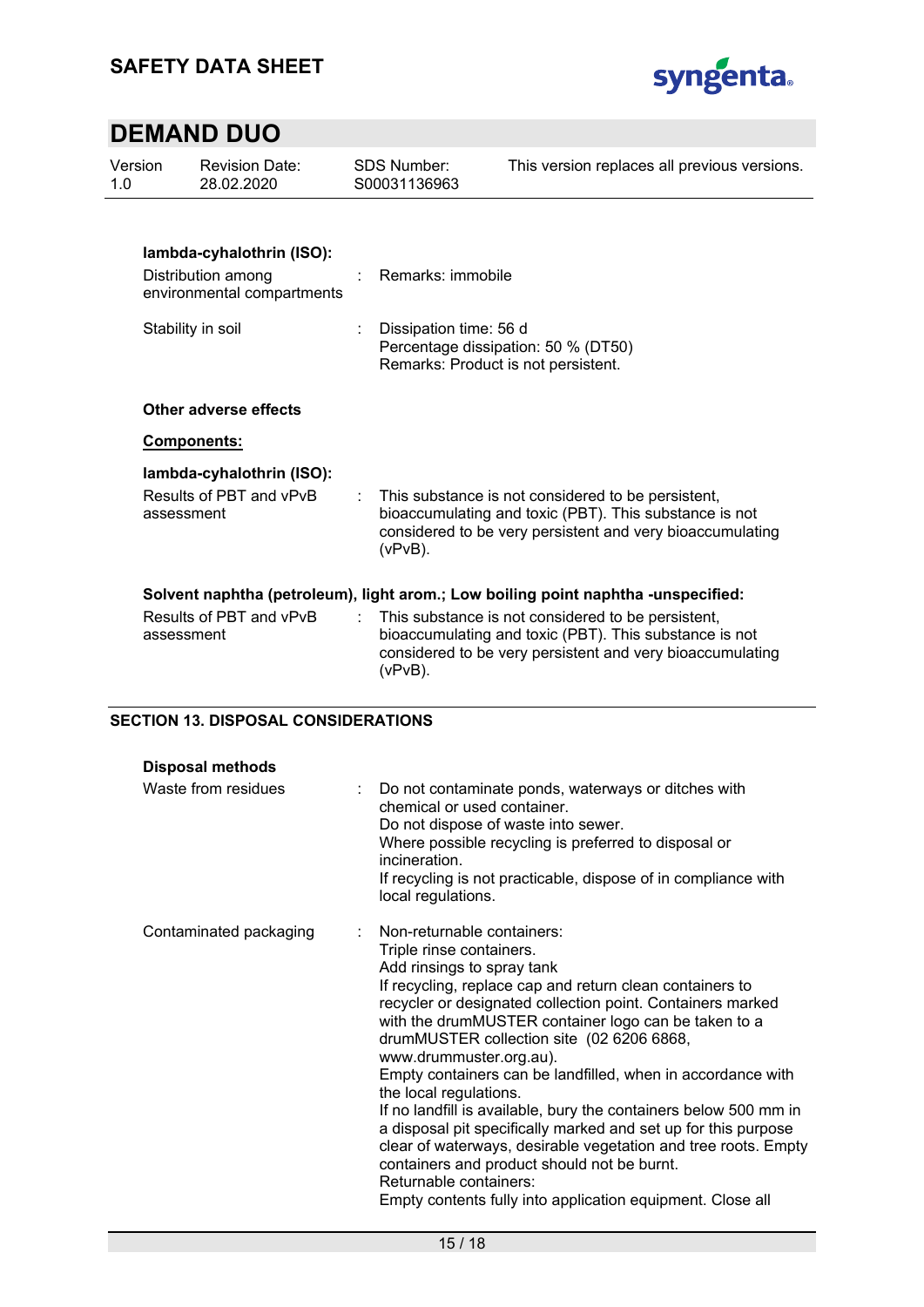

Version 1.0

Revision Date: 28.02.2020

SDS Number: S00031136963 This version replaces all previous versions.

valves and return to point of supply for refill or storage.

### **SECTION 14. TRANSPORT INFORMATION**

### **International Regulations**

| <b>UNRTDG</b>     |  |
|-------------------|--|
| <b>IIN</b> numbor |  |

| UN number                  |   | <b>UN 3082</b>                                                              |
|----------------------------|---|-----------------------------------------------------------------------------|
| Proper shipping name       |   | ENVIRONMENTALLY HAZARDOUS SUBSTANCE, LIQUID,                                |
|                            |   | N.O.S.                                                                      |
|                            |   | (LAMBDA-CYHALOTHRIN)                                                        |
| Class                      |   | 9                                                                           |
| Packing group              |   | $\mathbf{III}$                                                              |
| Labels                     |   | 9                                                                           |
| <b>IATA-DGR</b>            |   |                                                                             |
| UN/ID No.                  |   | <b>UN 3082</b>                                                              |
| Proper shipping name       |   | Environmentally hazardous substance, liquid, n.o.s.<br>(LAMBDA-CYHALOTHRIN) |
| Class                      |   | 9                                                                           |
| Packing group              |   | $\mathbf{III}$                                                              |
| Labels                     |   | Class 9 - Miscellaneous dangerous substances and articles                   |
| Packing instruction (cargo |   | 964                                                                         |
| aircraft)                  |   |                                                                             |
| Packing instruction        |   | 964                                                                         |
| (passenger aircraft)       |   |                                                                             |
| Environmentally hazardous  |   | yes                                                                         |
| <b>IMDG-Code</b>           |   |                                                                             |
| UN number                  | ÷ | <b>UN 3082</b>                                                              |
| Proper shipping name       |   | ENVIRONMENTALLY HAZARDOUS SUBSTANCE, LIQUID,                                |
|                            |   | N.O.S.                                                                      |
|                            |   | (LAMBDA-CYHALOTHRIN)                                                        |
| Class                      |   | 9                                                                           |
| Packing group              |   | Ш                                                                           |
| Labels                     |   | 9                                                                           |
| EmS Code                   |   | $F-A, S-F$                                                                  |
| Marine pollutant           |   | yes                                                                         |
|                            |   | Transport in bulk according to Annex II of MARPOL 73/78 and the IBC Code    |

Not applicable for product as supplied.

### **National Regulations**

| <b>ADG</b>           |    |                                                                                                                                                                       |
|----------------------|----|-----------------------------------------------------------------------------------------------------------------------------------------------------------------------|
| UN number            |    | <b>UN 3082</b>                                                                                                                                                        |
| Proper shipping name |    | ENVIRONMENTALLY HAZARDOUS SUBSTANCE, LIQUID,<br>N.O.S.                                                                                                                |
|                      |    | (LAMBDA-CYHALOTHRIN)                                                                                                                                                  |
| Class                | ÷. | 9                                                                                                                                                                     |
| Packing group        |    | Ш                                                                                                                                                                     |
| Labels               |    | 9                                                                                                                                                                     |
| Hazchem Code         |    | $\cdot$ 3Z                                                                                                                                                            |
| Remarks              |    | Environmentally Hazardous Substances meeting the<br>descriptions of UN 3077 or UN 3082 are not subject to the<br>Australian Code for the Transport of Dangerous Goods |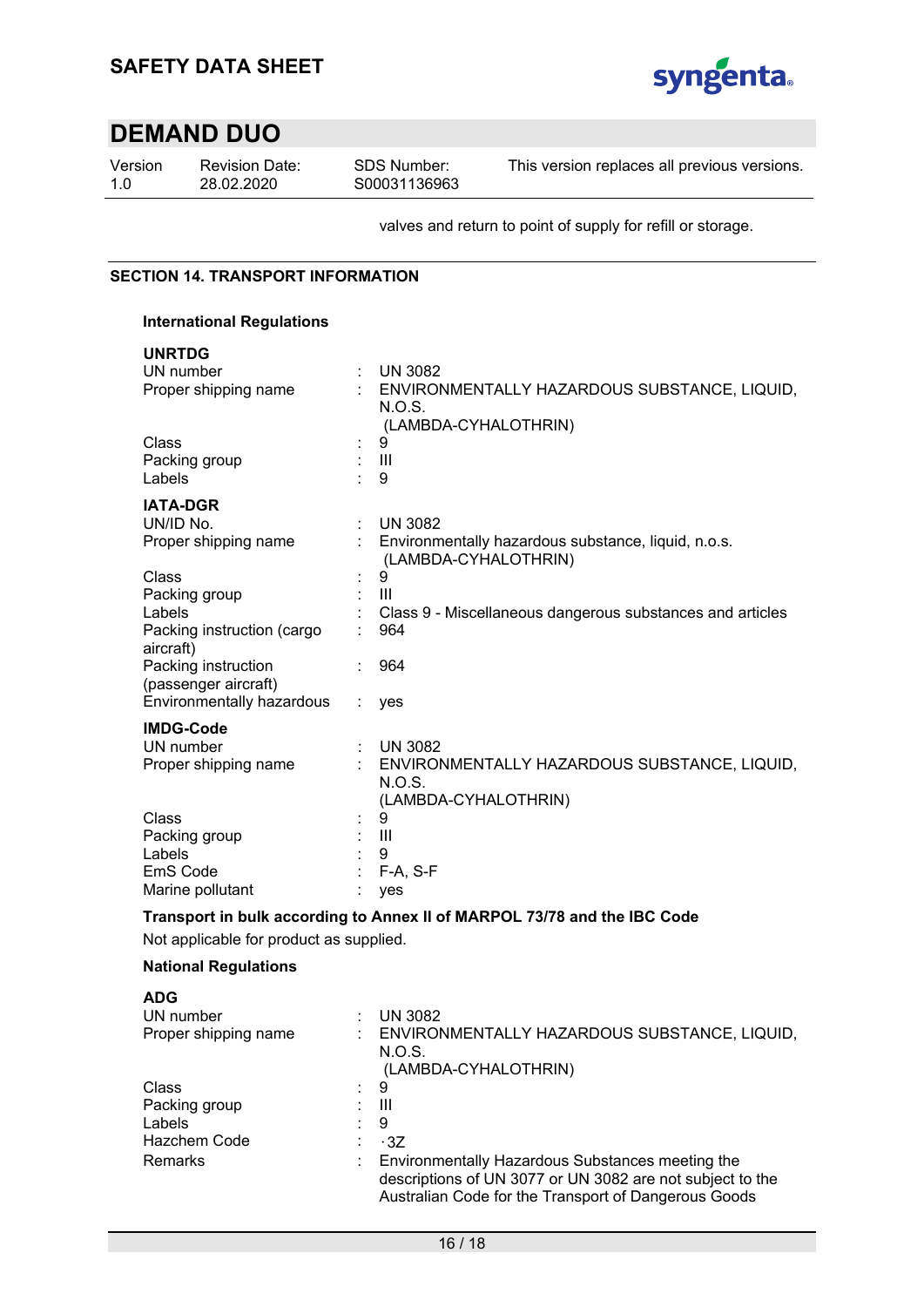

| Version | <b>Revision Date:</b> | SDS Number:  | This version replaces all previous versions. |
|---------|-----------------------|--------------|----------------------------------------------|
| 1.0     | 28.02.2020            | S00031136963 |                                              |

(ADG). This applies when transported by road or rail in packagings that do not incorporate a receptacle exceeding 500 kg(L) or IBCs per ADG Special Provision AU01.

#### **Special precautions for user**

The transport classification(s) provided herein are for informational purposes only, and solely based upon the properties of the unpackaged material as it is described within this Safety Data Sheet. Transportation classifications may vary by mode of transportation, package sizes, and variations in regional or country regulations.

#### **SECTION 15. REGULATORY INFORMATION**

#### **Safety, health and environmental regulations/legislation specific for the substance or mixture**

| Standard for the Uniform<br>Scheduling of Medicines and<br>Poisons | Schedule 6 |                                                                                                                                                                      |
|--------------------------------------------------------------------|------------|----------------------------------------------------------------------------------------------------------------------------------------------------------------------|
| <b>Prohibition/Licensing Requirements</b>                          |            | There is no applicable prohibition or<br>notification/licensing requirements,<br>including for carcinogens under<br>Commonwealth, State or Territory<br>legislation. |
| <b>Product Registration Number</b>                                 |            | APVMA Approval No. 85595                                                                                                                                             |

#### **SECTION 16. OTHER INFORMATION**

| <b>Revision Date</b> | : 28.02.2020 |
|----------------------|--------------|
| Date format          | : dd.mm.yyyy |

#### **Full text of other abbreviations**

| AU OEL | Australia. Workplace Exposure Standards for Airborne |
|--------|------------------------------------------------------|
|        | Contaminants.                                        |

### AU OEL / TWA : Exposure standard - time weighted average

AICS - Australian Inventory of Chemical Substances; ANTT - National Agency for Transport by Land of Brazil; ASTM - American Society for the Testing of Materials; bw - Body weight; CMR - Carcinogen, Mutagen or Reproductive Toxicant; DIN - Standard of the German Institute for Standardisation; DSL - Domestic Substances List (Canada); ECx - Concentration associated with x% response; ELx - Loading rate associated with x% response; EmS - Emergency Schedule; ENCS - Existing and New Chemical Substances (Japan); ErCx - Concentration associated with x% growth rate response; ERG - Emergency Response Guide; GHS - Globally Harmonized System; GLP - Good Laboratory Practice; IARC - International Agency for Research on Cancer; IATA - International Air Transport Association; IBC - International Code for the Construction and Equipment of Ships carrying Dangerous Chemicals in Bulk; IC50 - Half maximal inhibitory concentration; ICAO - International Civil Aviation Organization; IECSC - Inventory of Existing Chemical Substances in China; IMDG - International Maritime Dangerous Goods; IMO - International Maritime Organization; ISHL - Industrial Safety and Health Law (Japan); ISO -